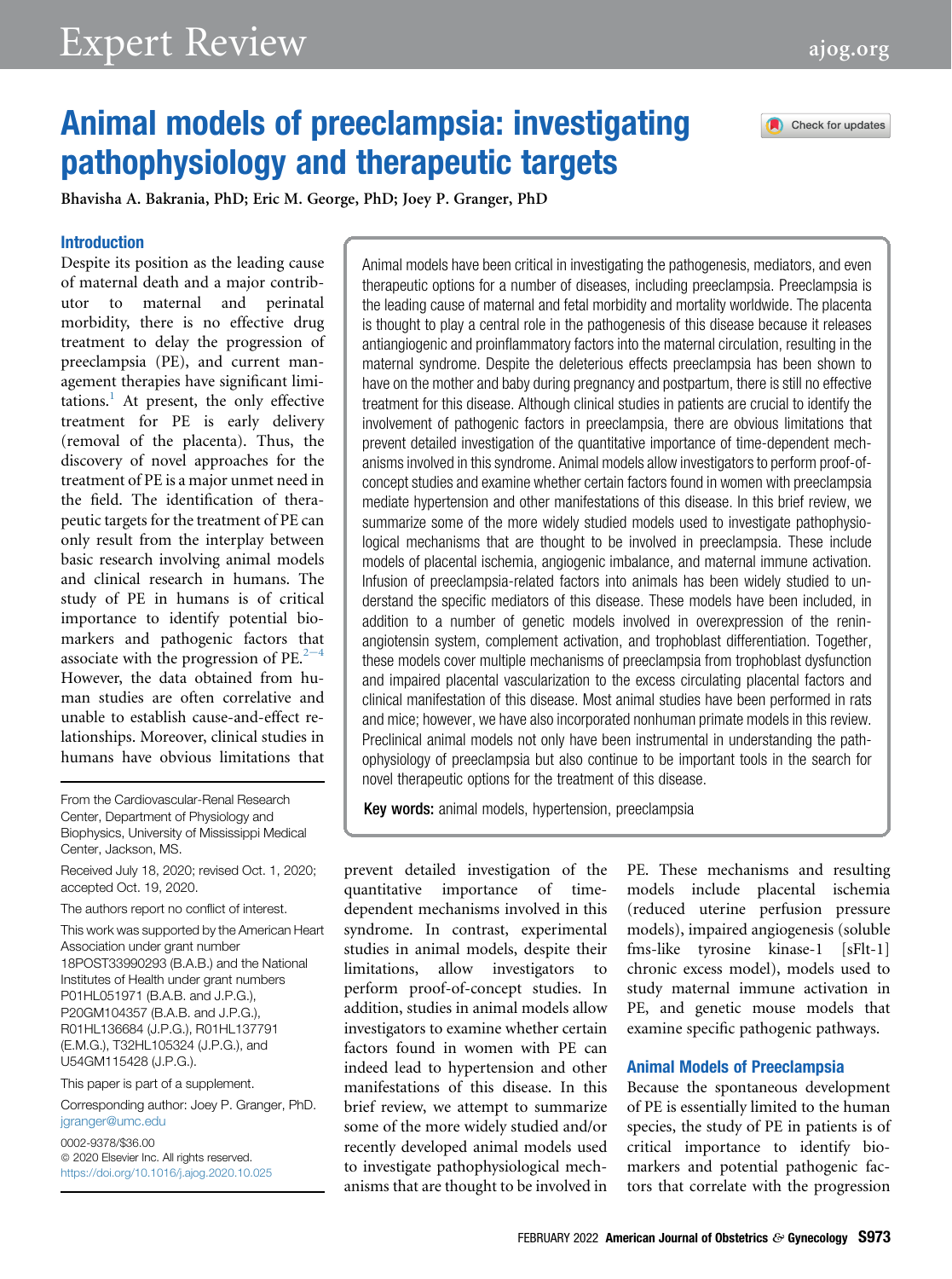of the syndrome. However, experimental studies in pregnant women have obvious limitations that prevent a complete investigation of many of the mechanisms involved. In contrast, studies in animal models, despite their limitations, allow investigators to isolate and study the many pathways involved in PE. Preclinical studies in rodent animal models have been critical in understanding the pathogenesis of this disease. In investigating therapeutic options, targets identified in small animal models must be tested in nonhuman primates for efficacy and safety before transitioning to human trials. Limited studies have been performed in nonhuman primates to study PE, most likely owing to expense and other limitations in resources. Nevertheless, these studies have contributed to a better understanding of this disease and have been included in this review.

#### Models used to study the relationship between placental ischemia and maternal syndrome

Experimental induction of chronic uteroplacental ischemia (UPI) seems to be a promising animal model to study potential mechanisms of PE. Uterine artery resistance is markedly increased in PE as a result of impaired spiral artery remodeling and placental ischemia.<sup>[5](#page-11-2)</sup> Indeed, the most accurate predictive measurement of early-onset PE is the measurement of angiogenic balance and uterine artery Doppler assessment.<sup>[6](#page-11-3)</sup> Reductions in uteroplacental blood flow in a variety of species lead to a maternal cardiovascular phenotype that closely resembles PE in women. $7-13$  $7-13$  The chronic reduced uteroplacental perfusion pressure (RUPP) rat model was developed and characterized by our laboratory to examine potential pathophysiological mechanisms that mediate cardiovascular and endothelial dysfunc-tion in response to placental ischemia.<sup>[7](#page-11-5)</sup>

The RUPP surgical procedure is typically performed in timed-pregnant Sprague-Dawley rats (gestation day  $14$ ),  $12$  but the procedure has also been successfully performed in other rat strains, including Wistar rats.<sup>[14](#page-11-7)</sup> Uterine perfusion pressure in the gravid rat is reduced by slipping a silver constriction

clip around the aorta below the renal arteries, right above the iliac bifurcation where the uterine arteries lie.<sup>[12](#page-11-6),[15](#page-11-8)</sup> We have found this procedure to reduce uterine perfusion pressure by approxi-mately 40%.<sup>[16](#page-11-9)</sup> Because compensation of blood flow to the placenta occurs in pregnant rats through an adaptive increase in ovarian blood flow, branches of both the right and left ovarian arteries that supply the uterus are also clipped.<sup>[12](#page-11-6)</sup> The timing of the vessel constriction is an important consideration. During a series of pilot studies to determine the appropriate clip size and the ideal gestational time for reducing uterine perfusion pressure, it was found that placement of the clips before day 14 of gestation in the rat resulted in a significant increase in fetal death. However, placement of clips at gestational day 14 to reduce placental perfusion produces a consistent blood pressure effect and minimizes total fetal reabsorption.<sup>[12,](#page-11-6)[17](#page-11-10)</sup>

In response to RUPP, both uterine and placental blood flow are decreased by approximately  $40\%$ .<sup>[16](#page-11-9)</sup> Arterial pressure increases by approximately 20 to 25 mm Hg by day 19 of pregnancy. In contrast, RUPP in virgin rats results in no significant effect on arterial pressure relative to control virgin rats.<sup>12</sup> The hypertension in RUPP rats is associated with increases in total peripheral resistance and decreased cardiac output, which are systemic hemodynamic characteristics consistent with PE in women. $16$  Glomerular filtration rate and to a lesser extent renal blood flow decrease in the RUPP model relative to normal pregnancy at day  $19.^{12}$  $19.^{12}$  $19.^{12}$ Although quite variable, an increase in urinary protein excretion has also been observed in the RUPP model compared with normal pregnancy.<sup>12</sup> The reason for the variability is unknown but may be caused by the short time frame of exposure to placental ischemia.

Angiogenic imbalance, endothelial dysfunction, reduced production of nitric oxide (NO) in vascular tissue, and increases in vascular endothelin (ET)-1 and reactive oxygen species (ROS) production are all characteristics of PE also present in the RUPP rat.<sup>1,[18](#page-11-11)-23</sup> Placental ischemia in rats also increases placental expression of hypoxia-inducible factor-

 $1\alpha$  and immunoreactive sFlt-1 in the placenta and plasma.[22](#page-11-12) Soluble endoglin (sEng) levels are also elevated in the RUPP model.<sup>[23](#page-11-13)</sup> Moreover, RUPP is associated with decreases in plasma concentrations of vascular endothelial growth factor (VEGF) and placental-derived growth factor (PlGF).<sup>[22](#page-11-12)</sup>

Fetal growth restriction (FGR), another feature of human PE, is also evident as pup weights are decreased in RUPP rats relative to controls.<sup>[18](#page-11-11)</sup> Alexander et al $^{24}$  $^{24}$  $^{24}$  have performed a series of studies using the FGR rat offspring from the RUPP model to examine the mechanisms underlying the relationship between birthweight and cardiovascular diseases later in life. Thus, offspring from RUPP rats are also an important model to examine mechanisms of fetal programming of cardiovascular disease.

The RUPP model has been proven to be a useful tool to examine the mechanisms whereby ischemia initiates a cascade of events resulting in placental inflammation and subsequent systemic inflammation and hypertension in the mother. $25-28$  $25-28$  RUPP rats have increased placental expression and circulating levels of prohypertensive cytokines (tumor necrosis factor  $[TNF]$ - $\alpha$ , interleukin [IL]-6, IL-17, etc) and immune cell counts (T and B lymphocytes) and increases in the production of the agonistic autoantibody to the angiotensin II type 1 receptor autoantibody (AT1-AA) and imbalance in T helper (Th) and regulatory T cells (Tregs).<sup>[25](#page-11-15)–28</sup> Activation of the complement system also occurs in RUPP rats, as detected in the circulation by decreased complement component 3 and increased com-plement activation product C3a.<sup>[29](#page-11-16)</sup>

Cerebrovascular disturbances are now part of the diagnostic criteria for PE when accompanied by new-onset hy-pertension after 20 weeks' gestation.<sup>[1](#page-11-0)</sup> Blood-brain barrier (BBB) disruption, cerebral edema, and impaired cerebral blood flow (CBF) regulation are common cerebrovascular findings in women with PE. $30-33$  $30-33$  However, the mechanisms contributing to these cerebrovascular abnormalities during pregnancy are not completely understood. In the past few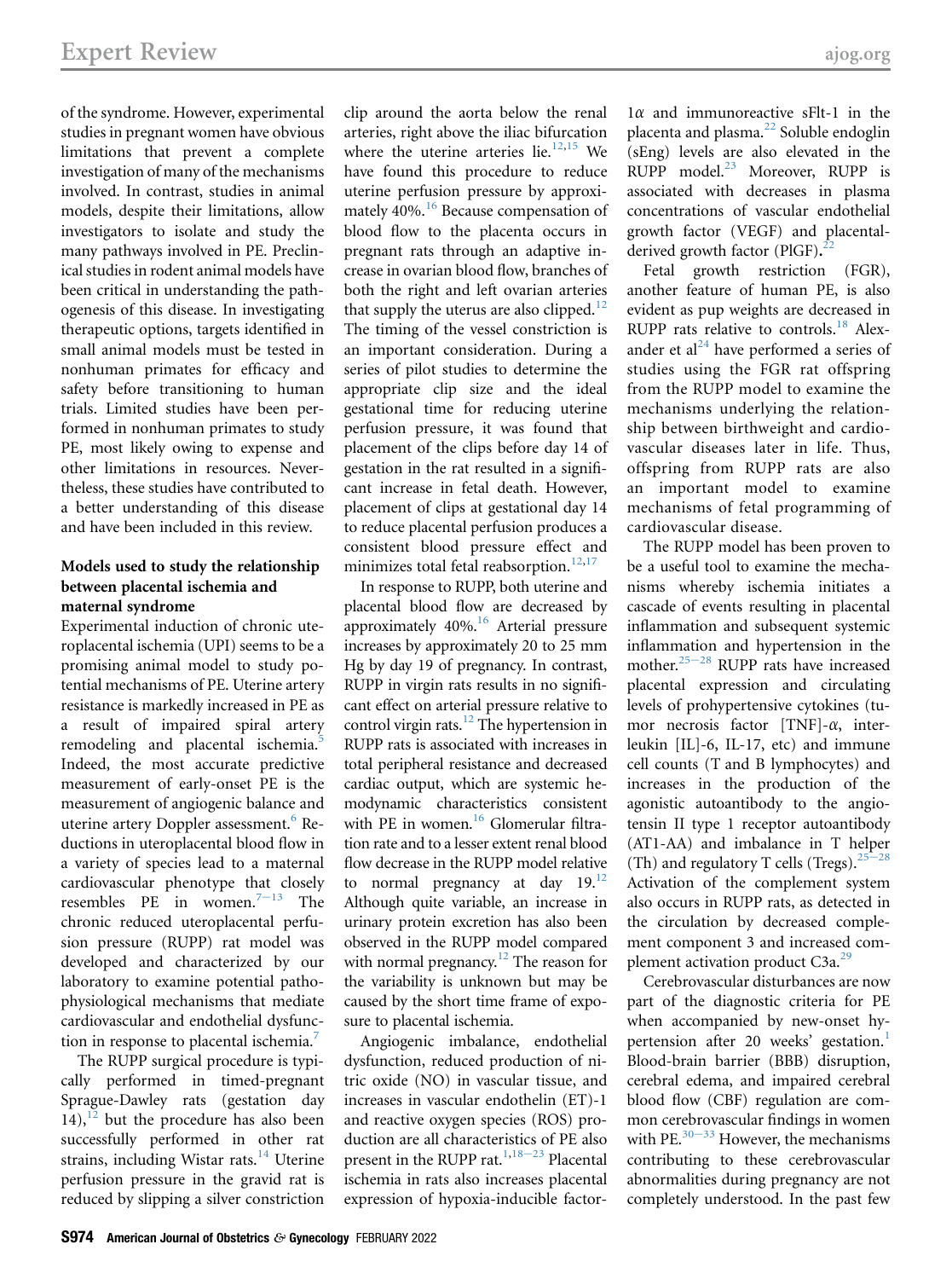years, the RUPP model of placental ischemia has been used to determine whether placental ischemia causes similar characteristics as the clinical syndrome and to begin to dissect the mechanisms that contribute to RUPPinduced cerebrovascular abnormalities. Placental ischemia in the RUPP model leads to increased BBB permeability and cerebral edema. [34](#page-11-18),[35](#page-11-19) In these studies, impaired CBF and vascular myogenic reactivity were particularly evident at higher perfusion pressures.  $34,36$  $34,36$  The RUPP model also has a shorter latency to the onset of drug-induced seizures and is associated with increased concentrations of proinflammatory cytokines in the cerebrospinal fluid. $37$  These findings were consistent with a study using the RUPP rat coupled with high cholesterol in which the threshold for seizures was reduced compared with normal preg-nant rats.<sup>[37](#page-11-21)</sup> Importantly, magnesium sulfate has the capability of reducing placental ischemia-induced increases in proinflammatory cytokines in the cerebrospinal fluid.<sup>[38](#page-11-22)</sup> Although these studies demonstrated that the RUPP model can be used to study mechanisms of cerebrovascular abnormalities, it is still not known what factors are responsible for BBB disruption, cerebral edema, and impaired CBF after placental ischemia.

PE is associated with peripartum and postpartum myocardial fibrosis and heart failure. $39-41$  $39-41$  Despite the high incidence of serious morbidity and mortality owing to postpartum heart failure after a preeclamptic pregnancy, there is a substantial gap in our knowledge regarding the cardiac dysfunction during PE and how to prevent or reverse it. Recent studies from our laboratory indicate that the RUPP model has many features of cardiac dysfunction seen in women with PE. Importantly, the RUPP model of PE also demonstrates reduced myocardial function (ejection fraction [EF] and global longitudinal strain) seen in women with PE. Furthermore, biomarkers consistent with cardiac fibrosis including cardiac troponin, increased collagen messenger RNA (mRNA) expression, and markers of pathologic hypertrophy including increased brain

<span id="page-2-0"></span>

| TABLE 1<br>Features of reduced uterine perfusion pressure model compared with PE                                                                                                                                                                                                                                                                                                                                                                                                                                                                                    |    |                 |  |  |
|---------------------------------------------------------------------------------------------------------------------------------------------------------------------------------------------------------------------------------------------------------------------------------------------------------------------------------------------------------------------------------------------------------------------------------------------------------------------------------------------------------------------------------------------------------------------|----|-----------------|--|--|
| <b>Features</b>                                                                                                                                                                                                                                                                                                                                                                                                                                                                                                                                                     | PE | <b>RUPP</b> rat |  |  |
| Mean arterial pressure                                                                                                                                                                                                                                                                                                                                                                                                                                                                                                                                              | ↑  | ↑               |  |  |
| Total peripheral resistance                                                                                                                                                                                                                                                                                                                                                                                                                                                                                                                                         |    | ↑               |  |  |
| Circulating sFIt-1                                                                                                                                                                                                                                                                                                                                                                                                                                                                                                                                                  | ↑  | ↑               |  |  |
| Circulating sEng                                                                                                                                                                                                                                                                                                                                                                                                                                                                                                                                                    | ↑  | ↑               |  |  |
| <b>Circulating free PIGF</b>                                                                                                                                                                                                                                                                                                                                                                                                                                                                                                                                        | ↓  | ↓               |  |  |
| <b>Circulating free VEGF</b>                                                                                                                                                                                                                                                                                                                                                                                                                                                                                                                                        |    |                 |  |  |
| Oxidative stress                                                                                                                                                                                                                                                                                                                                                                                                                                                                                                                                                    |    | ↑               |  |  |
| AT1-AA                                                                                                                                                                                                                                                                                                                                                                                                                                                                                                                                                              | ↑  | ↑               |  |  |
| Prohypertensive cytokines                                                                                                                                                                                                                                                                                                                                                                                                                                                                                                                                           | ↑  | ↑               |  |  |
| T and B lymphocytes                                                                                                                                                                                                                                                                                                                                                                                                                                                                                                                                                 | ↑  | ↑               |  |  |
| $ET-1$                                                                                                                                                                                                                                                                                                                                                                                                                                                                                                                                                              | ↑  | ↑               |  |  |
| N <sub>0</sub>                                                                                                                                                                                                                                                                                                                                                                                                                                                                                                                                                      | ↓  | ↓               |  |  |
| Renal plasma flow                                                                                                                                                                                                                                                                                                                                                                                                                                                                                                                                                   |    |                 |  |  |
| GFR                                                                                                                                                                                                                                                                                                                                                                                                                                                                                                                                                                 | ↓  | ↓               |  |  |
| GLS                                                                                                                                                                                                                                                                                                                                                                                                                                                                                                                                                                 |    | J               |  |  |
| Ejection fraction                                                                                                                                                                                                                                                                                                                                                                                                                                                                                                                                                   | T  | ↓               |  |  |
| Cardiac output                                                                                                                                                                                                                                                                                                                                                                                                                                                                                                                                                      |    |                 |  |  |
| Cerebral blood flow regulation                                                                                                                                                                                                                                                                                                                                                                                                                                                                                                                                      | ↓  | ↓               |  |  |
| Cerebral edema                                                                                                                                                                                                                                                                                                                                                                                                                                                                                                                                                      |    | ↑               |  |  |
| <b>BBB</b> permeability                                                                                                                                                                                                                                                                                                                                                                                                                                                                                                                                             | ↑  | ↑               |  |  |
| FGR                                                                                                                                                                                                                                                                                                                                                                                                                                                                                                                                                                 |    |                 |  |  |
| AT1-AA, angiotensin II type I receptor autoantibody; BBB, blood-brain barrier; ET-1, endothelin-1; GFR, glomerular filtration<br>rate; GLS, global longitudinal strain; FGR, fetal growth restriction; NO, nitric oxide; PE, preeclampsia; PIGF, placental-derived<br>growth factor; ROS, reactive oxygen species; RUPP, reduced uterine perfusion pressure; sEng, soluble endoglin; TNF- $\alpha$ , tumor<br>necrosis factor- $\alpha$ ; UPI, uteroplacental ischemia; VEGF, vascular endothelial growth factor; $\uparrow$ , increased; $\downarrow$ , decreased. |    |                 |  |  |

Bakrania. Animal models of preeclampsia. Am J Obstet Gynecol 2022.

natriuretic peptide, myosin heavy chain  $\alpha/\beta$ , and atrial natriuretic peptide levels are present in RUPP rats. $42-44$  $42-44$  In addition, we have data indicating that reduced EF and fractional shortening persist up to 8 weeks after delivery in the RUPP model despite blood pressure returning to normal by this time.<sup>[43](#page-12-1)</sup> Thus, the RUPP model may also be a useful tool to provide a better understanding of the mechanisms underlying cardiac dysfunction that occurs during PE and after delivery.

Thus, RUPP-induced hypertension in pregnant rats is associated with endothelial dysfunction, angiogenic imbalance, immune activation, and cardiac and cerebrovascular dysfunction, all of which are seen in women

with PE ([Table 1](#page-2-0)). A major strength of the RUPP model is that investigators have been able to assess the functional and quantitative role for each of the systems in mediating the hypertension in the RUPP model by using pharmacologic agents to disrupt their actions. The RUPP model has also been used by numerous laboratories as a valuable tool to investigate potential therapeutic targets for the treatment of preeclampsia. Importantly, the RUPP model involves mechanical constriction of vessels that feed the uteroplacental unit as a means to reduce blood flow to the placenta. As a result, the RUPP rat displays a similar phenotype to PE, where placental ischemia is also thought to play a central role. However, a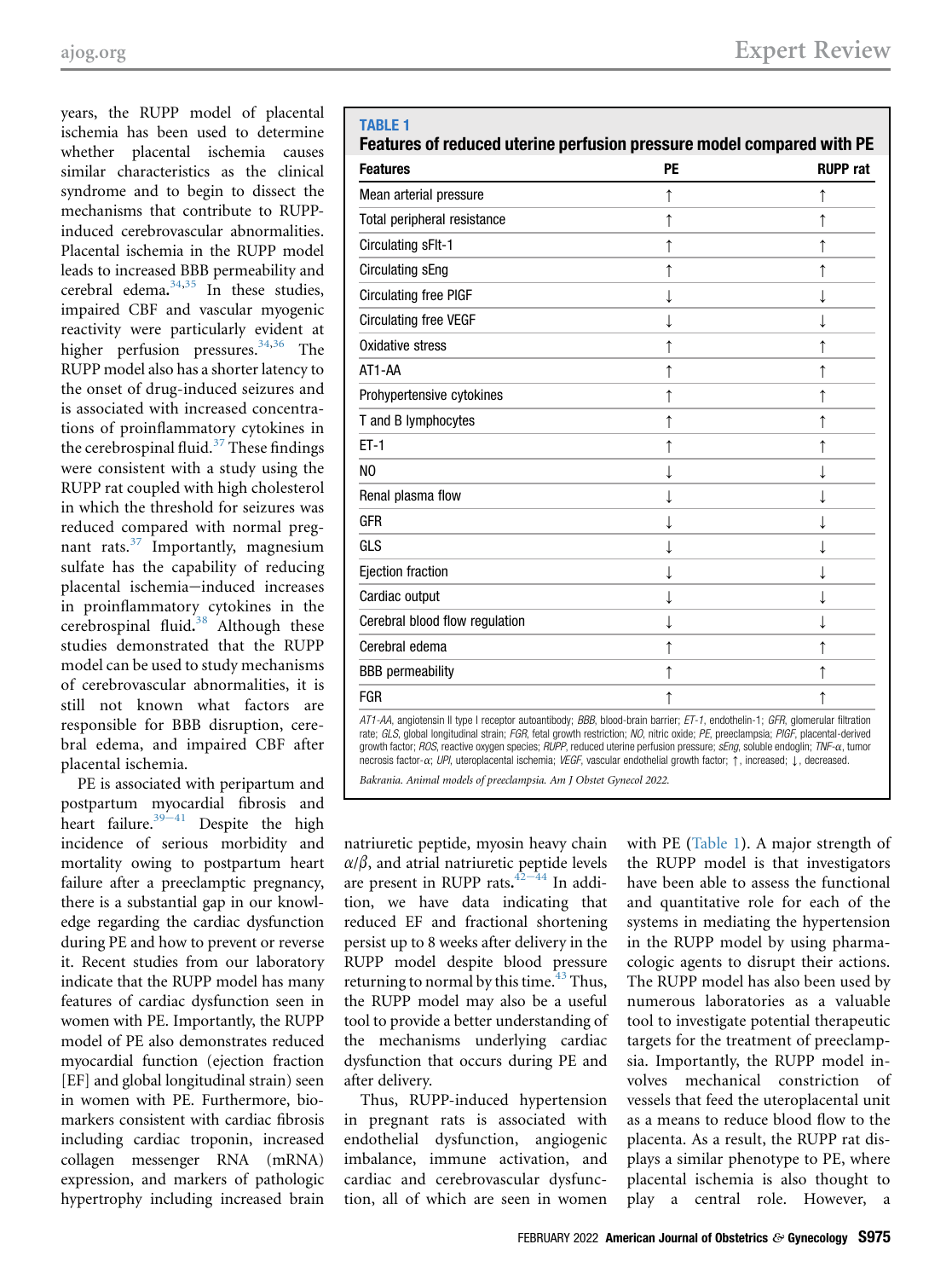# <span id="page-3-0"></span>FIGURE 1 MAP and proteinuria of rats after the administration of an Ad-sFlt-1 during pregnancy



A, MAP and B, proteinuria are shown for rats after the administration of an Ad-sFlt-1 during pregnancy.<sup>[50](#page-12-7)</sup> Sprague-Dawley rats were injected at gestational day 8 or 9 of pregnancy, and data were collected at gestational day 16 or 17. Data are presented as mean+SEM. The asterisk symbol indicates  $P < 0.5$ .

Ad-sFlt-1, adenovirus expressing soluble fms-like tyrosine kinase-1; MAP, mean arterial pressure; SEM, standard error of the mean; sFlt-1, soluble fms-like tyrosine kinase-1.

Bakrania. Animal models of preeclampsia. Am J Obstet Gynecol 2022.

limitation of this model is that it is not useful for studying the mechanisms involved in the abnormal spiral artery remodeling proposed to underlie placental ischemia in women with PE.

Although numerous laboratories have used the rat RUPP model, the placental ischemic model of PE has also been applied in mice and in nonhuman primate models. The RUPP technique has been applied in mice, which is especially beneficial in using genetic engineered mice to enhance our understanding of the pathogenesis of placental ischemia-induced hyperten-sion.<sup>[11,](#page-11-24)[45](#page-12-2)</sup> Makris et al<sup>[46](#page-12-3)</sup> also characterized a UPI model in radiotelemetered pregnant baboons by selective ligation of 1 uterine artery resulting in a 40% decrease in uteroplacental blood flow. Hypertension, proteinuria, and increased production of antiangiogenic markers were reported in the pregnant baboons compared with control animals that underwent a sham proced-ure.<sup>[46](#page-12-3)</sup> Makris et al<sup>46</sup> also recently reported that RNA interference modulation of placental sFlt-1 significantly attenuated the blood pressure response to placental ischemia.

#### Models used to study the role of angiogenic imbalance

Angiogenic imbalance is thought to play a central role in the development of PE. Proangiogenic factors, VEGF and PlGF, are produced during pregnancy and are critical in maintaining endothelial integrity. These angiogenic factors bind to VEGF receptors (VEGFR), including VEGFR-1 or Flt-1. $47,48$  $47,48$  sFlt-1 is an alternately spliced variant of the fulllength receptor in which the transmembrane and cytosolic domains have been removed, leaving only the extra-cellular recognition domain.<sup>[49](#page-12-6)</sup> This recognition domain acts as a VEGF antagonist by binding free VEGF and making it unavailable for proper signaling. Increased circulating levels of sFlt-1 and reduced PlGF levels have been documented in women during PE and before the onset of clinical symptoms.<sup>[50](#page-12-7)</sup> Excess sFlt-1 and sEng, which are also significantly increased in  $PE<sub>2</sub>$ <sup>[51](#page-12-8)</sup> cause depletion in the bioavailability of VEGF and PlGF at the detriment of the endothelium and blood pressure regulation.

Although there is a strong association between angiogenic imbalance and severity of PE, the relative importance of

angiogenic factors in PE remains an open area of investigation. A number of experimental models have been used to uncover the mechanisms that link angiogenic imbalance and PE. Overexpression and infusion of sFlt-1 have both been shown to induce a PE-like phenotype. $50,52,53$  $50,52,53$  $50,52,53$  Maynard et al<sup>50</sup> showed that infusion of an adenovirus (Ad) expressing sFlt-1 in Sprague-Dawley rats at day 8 or 9 of pregnancy causes the development of hypertension, proteinuria, and glomerular endotheliosis by day 16 or 17 of pregnancy [\(Figure 1\)](#page-3-0). Similarly, infusion of sFlt-1 into pregnant rats induces PE-like symptoms, including hypertension, reduced fetal weight, and increases in vascular ROS.<sup>[52](#page-12-9)</sup> Interestingly, excess sFlt-1 itself is not thought to cause hypertension in PE, but rather the deficiency of free proangiogenic factors such as VEGF and PlGF. In 1 study, mice infused with Ad-sFlt-1 developed hypertension, proteinuria, endotheliosis, and vascular damage. However, when Ad-VEGF was administered in conjunction, these features were allevi-ated.<sup>[54](#page-12-11)</sup> These data indicate that free excess sFlt-1 and depletions of free VEGF and PlGF play a major role in PE. Importantly, studies have also investigated full-length human sFlt-1-e15a isoform, which is most abundant in placentas of women with PE. Studies by Szalai et al $55,54$  $55,54$  show that infusion of fulllength human sFlt-1 in mice also results in hypertension, proteinuria, glomerular injury, and vascular damage.

As reported in the RUPP and UPI models, placental ischemia induces significant increases in circulating sFlt-1, and the administration of PlGF in these models has been shown to improve the PE-like phenotype. In the RUPP rat, the administration of 180  $\mu$ g/kg/d recombinant human (rh) PlGF for 5 days reduced blood pressure and fetal reabsorption in the RUPP rat, in addition to significant increases in placental and fetal weight.<sup>[56](#page-12-13)</sup> Subsequently, another study showed that the administration of 100  $\mu$ g/kg/d rhPlGF in the UPI nonhuman primate model results in significant improvements in hyperten-sion and proteinuria.<sup>[10](#page-11-4)</sup> Most recently,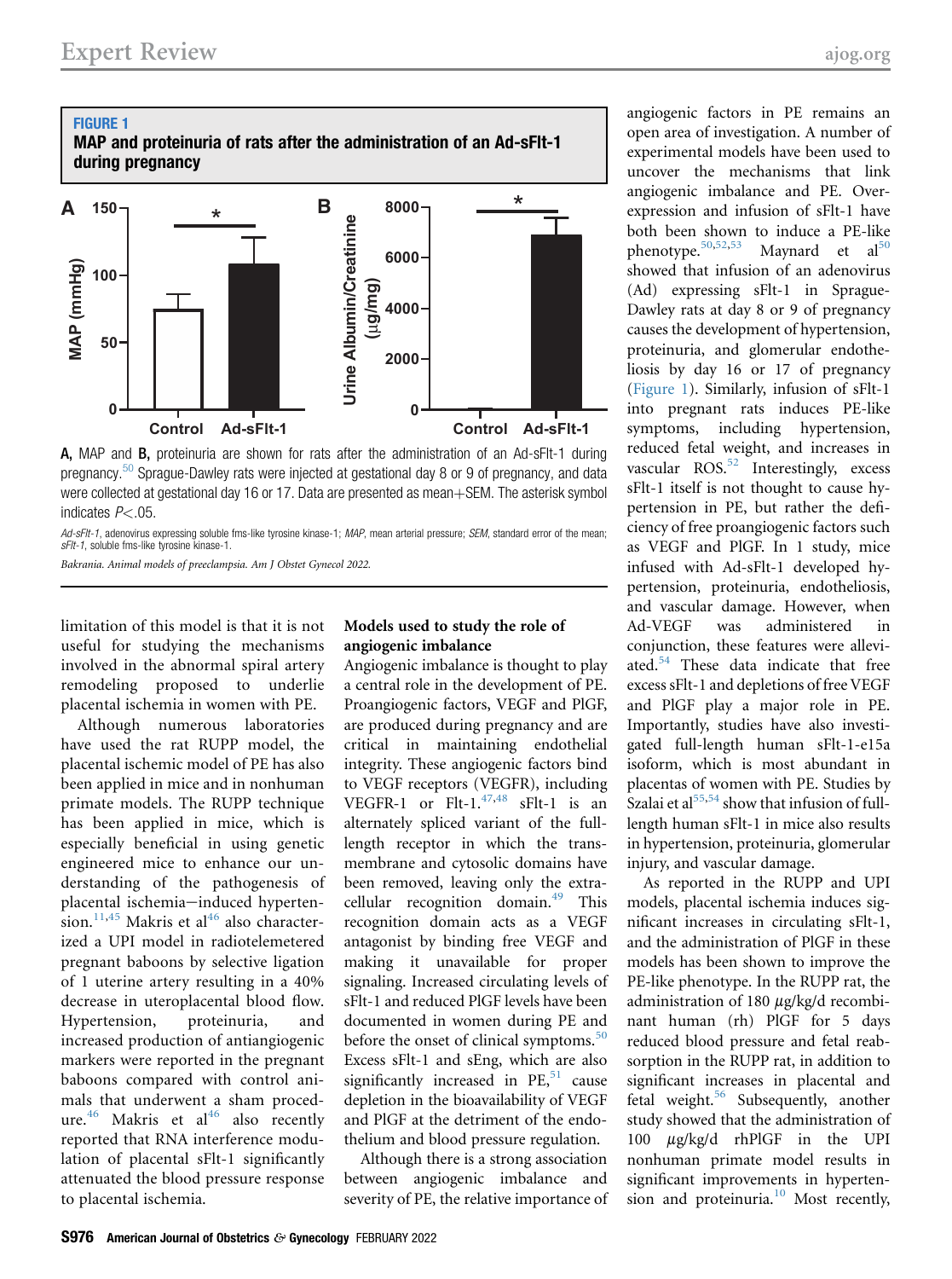Logue et  $al<sup>57</sup>$  $al<sup>57</sup>$  $al<sup>57</sup>$  found that the administration of an elastin-like polypeptide linked VEGF construct in the RUPP rat significantly reduces blood pressure. These and other data have led to the hypothesis that the ratio between sFlt-1 and PlGF/VEGF is critical to maintain a healthy endothelium and normal vascular activity. Furthermore, these studies suggest that improving the angiogenic balance in PE could be a therapeutic avenue for treatment. Current therapeutic efforts have also focused on reducing circulating sFlt-1 via apheresis and in doing so improving the angiogenic balance, with promising results.<sup>58</sup> These clinical data highlight the importance of angiogenic factors in the development of PE. $^{58,59}$  $^{58,59}$  $^{58,59}$  $^{58,59}$ 

Animal models of angiogenic imbalance have also been useful to study the closely associated pregnancy disorder, that is, hemolysis, elevated liver enzymes, and low platelet count (HELLP) syndrome. Although HELLP syndrome only occurs in 0.2% to 0.8% of pregnancies, it is diagnosed alongside PE in 70% to 80% of cases. $60$  Therefore, it is not surprising that factors induced in animal models of PE also produce a HELLP-like phenotype. Infusion of sFlt-1 and sEng at gestational day 12 results in increased mean arterial pressure, elevated liver enzymes, and reduced platelets and proinflammatory factors such as TNF- $\alpha$ , IL-17, IL-6, CD4<sup>+</sup> T cells, and  $CDB<sup>+</sup> T$  cells.<sup>[61](#page-12-18)[,62](#page-12-19)</sup> Interestingly, this model is one of the few that have been studied after delivery to show BBB permeability, persistent hyperten-sion, and indicators of anxiety.<sup>[63](#page-12-20)</sup> The profound effect on immune factors in this model and others of angiogenic imbalance highlight the interactions between these 2 pathways.

#### Models used to examine role of agnostic angiotensin II type 1 receptor autoantibodies

The renin-angiotensin system (RAS) plays an important role in normal pregnancy and in PE. Normal pregnancy is associated with the activation of RAS components with diminished vascular responsiveness to angiotensin II. In contrast, women with PE have reduced angiotensinogen, plasma renin (REN) activity, and angiotensin II but typically exhibit increased vascular responsiveness to angiotensin II.<sup>64</sup> Herse et al previously reported that the sera from women with PE contain an immunoglobulin G (type 3) autoantibody that reacts with the AT1 receptor. A number of studies have now indicated that women with PE produce this novel agonistic autoantibody to the AT1-AA during pregnancy and up to 8 years after delivery[.65,](#page-12-22)[66](#page-12-23) One animal model used to examine the role of AT1AA is the AT1- AA chronic excess model where purified AT1-AA is infused into normal pregnant rats. A number of investigators have shown that AT1-AA signaling, via the AT1 receptor, results in a variety of physiological effects, including TNF- $\alpha$ and ROS generation, both of which have been implicated in PE.<sup>[67](#page-12-24)</sup>

Zhou et  $al^{68}$  $al^{68}$  $al^{68}$  demonstrated that the immunoglobulin isolated from women with PE increases systolic pressure in pregnant mice. Similar studies from LaMarca et  $al^{67}$  $al^{67}$  $al^{67}$  have reported that infusion of purified rat AT1-AA, isolated from the serum collected from a pregnant transgenic rat overproducing components of the RAS, into pregnant rats from day 12 to day 19 of gestation, increased serum AT1-AA and blood pressure. Although these data suggest AT1-AA causes hypertension by direct activation of AT1 receptor, additional pathways involving ET and antiangiogenic factors may also be involved during pregnancy. More recently, Cunningham et  $al^{69}$  $al^{69}$  $al^{69}$  showed that renal natural killer cells are activated in renal tissue from AT1-AA-infused rats and that mitochondrial dysfunction is also present in this model. The blood pressure response in AT1-AA-infused animals has been blocked by AT1 receptor antagonists or coinjection of an AT1 receptor antagonist or the 7 amino acid peptide (n7AAc) that selectively blocks the actions of the  $AT1-AA$ <sup>[70](#page-12-27)</sup> The administration of n7AAc in the RUPP rat has also been shown to reduce blood pressure  $(Figure 2)$ .<sup>[71](#page-12-28)</sup> Another approach to block the effects of endogenous AT1-AA in the RUPP rat is B-cell depletion, which results in a

## <span id="page-4-0"></span>FIGURE 2

MAP of normal pregnant rats, the RUPP rat model, and inhibition of the AT1-AA in the RUPP rat (with "n7AAc")



These data suggest that AT1-AA plays a role in placental ischemia-induced hypertension. Data are presented as mean+SEM and were retrieved from Cunningham et al. $^{71}$  $^{71}$  $^{71}$  The asterisk symbol indicates  $P<.05$ .

A*T1-AA*, angiotensin II type 1 receptor autoantibody; *MAP*, mean<br>arterial pressure; *RUPP*, reduced uterine perfusion pressure;<br>*SEM*, standard error of the mean.

Bakrania. Animal models of preeclampsia. Am J Obstet Gynecol 2022.

blunted blood pressure response to placental ischemia.<sup>[72](#page-12-29)</sup>

AT1-AA infusion in rats is also associated with angiogenic imbalance and elevated tissue levels of prepro-ET-1.<sup>[67](#page-12-24)</sup> Interestingly, blood pressure response in AT1-AA-infused animals can be blocked by ET type  $A$  (ET<sub>A</sub>) receptor antagonist. $71$  These data suggest that AT1-AA-induced hypertension during pregnancy is in part caused by the activation of the ET system. $71$  sFlt-1 and sEng are significantly elevated in this model.<sup>71</sup> sFlt-1 levels measured in media from placental explants from AT1- AA-infused rats are also significantly increased.[73](#page-12-30) Interestingly, sEng was not increased in media from placental explant, suggesting another source for its production.<sup>[73](#page-12-30)</sup> These studies demonstrate an important interaction between inflammatory and angiogenic markers found to be produced excessively in response to placental ischemia.

#### Immune activation and cytokines

One of the earliest and most persistent theories about the origins of PE is that PE is a disorder of immunity and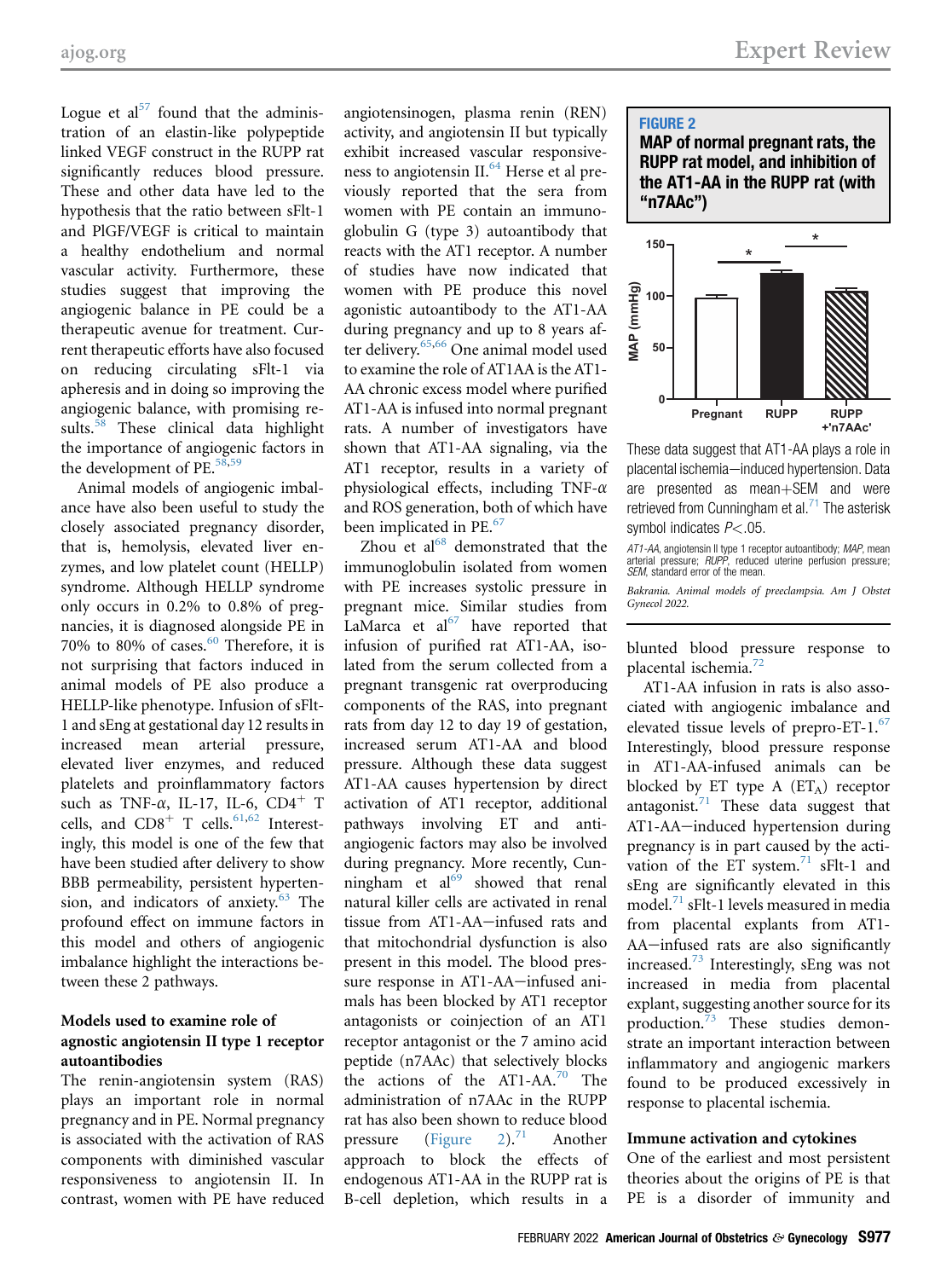inflammation. This maternal immune tolerance involves crucial interactions between Tregs and uterine natural killer cells that recognize and accept the fetal antigens and facilitate placental growth. Complete failure of this crucial step leads to spontaneous miscarriage, whereas partial failure leads to poor placentation and dysfunctional placental perfusion and chronic immune activation. Increase in proinflammatory cytokines and decreases in uterine natural killer cells and Tregs are observed in women with PE.<sup>[27](#page-11-25)[,74](#page-12-31)</sup> In a mouse model, acute Treg depletion from gestational day 3.5 results in fetal loss, increases in proinflammatory markers, and uterine artery resistance. Interestingly, Treg depletion alone does not increase blood pressure. However, in the presence of L-NGnitroarginine methyl ester (L-NAME), which blocks NO production for proper endothelial function, blood pressure increases by approximately 25% in Tregdepleted mice, but only 15% in normal pregnant mice. $75$  Treg populations have also been shown to be important in late gestation. Partial or total Treg depletion from gestational day 14.5 in a murine model of susceptibility to preterm birth resulted in greater fetal loss and reduced survival of pups up to 3 weeks of age.<sup>[76](#page-12-33)</sup> The RUPP rat is another model that is induced late in pregnancy that also ex-hibits a reduction in Tregs<sup>[77](#page-12-34)</sup> and in-creases in Th-17 cells. Cornelius et al<sup>[77](#page-12-34)[,78](#page-12-35)</sup> showed that Th-17 cells isolated from the spleen of RUPP rats, cultured, and injected interperitoneally into normal pregnant rats induced a PE-like phenotype. Meanwhile, the administration of Tregs to the RUPP rat reduces hypertension and proinflammatory factors.[79](#page-12-36)[,80](#page-12-37) These data suggest that the increased proinflammatory immune cells populations play a deleterious role in PE. These factors all act to cause pathologic activation of the maternal endothelium and directly affect multiple organ systems.

Proinflammatory cytokines are produced in abundance in PE coupled with deficiencies of antiinflammatory factors, such as IL-10. IL-10 plays an important role in normal pregnancy in regulating the polarization of T cells to a Th-2 phenotype over the proinflammatory Th-1 phenotype. $81$  Women with PE have a 2-fold elevation in placental and plasma TNF- $\alpha$  protein levels. It is becoming increasingly evident that proinflammatory cytokines such as IL-6 and  $TNF-\alpha$  interact with important blood pressure regulatory systems such as the RAS system, sympathetic nervous system, and endothelial factors.<sup>[27](#page-11-25)</sup> TNF- $\alpha$ infusion (50 ng/d) in normal pregnant rats from gestational day 14 to 19 results in elevated blood pressure and increased expression of renal, placental, and aortic prepro-ET-1.[82](#page-12-39) Moreover, the increase in mean arterial pressure in response to TNF- $\alpha$  is completely abolished in pregnant rats treated with an  $ET_A$  receptor antagonist.<sup>[83](#page-12-40)</sup> Sera from pregnant rats exposed to chronic RUPP increase ET-1 production by cultured endothelial cells, and these levels of ET-1 production are mimicked when cells are exposed to TNF- $\alpha$ .<sup>[84](#page-13-0)</sup> Further studies in this model suggest that TNF- $\alpha$ -induced hypertension could also be caused by decreases in renal NO synthase expression $82$  and in-creases in AT1-AA production.<sup>[85](#page-13-1)</sup> Most recently, TNF- $\alpha$  infusion in pregnant rats has been shown to exhibit impaired cerebrovascular regulation owing to reduced  $\beta$ -epithelial Na+ channel expression.<sup>[86](#page-13-2)</sup>

Systemic activation of the immune cells during pregnancy has been studied as a model of PE. Faas et  $al^{87}$  $al^{87}$  $al^{87}$  showed that injection of low-dose endotoxin to induce an proinflammatory state at gestational day 14 results in hypertension and proteinuria. These animals were also found to have platelet coagulopathy and glomerular injury. An alternative approach to induce systemic inflammation is through the administration of lipopolysaccharide (LPS). A low dose of LPS is adequate to induce FGR, placental nitrosative stress, reduced spiral artery area, hypertension, and proteinuria.<sup>[88](#page-13-4)</sup> Although these models are not induced through specific PE-related factors, they have been useful in understanding how widespread activation of leukocytes in this disease contributes to its pathogenesis.

A novel model of PE was recently published where mice were treated with

placenta-derived extracellular vesicles (pcEVs) at gestational days  $17-18$  from women with PE, which resulted in hypertension, proteinuria, and kidney injury. This was associated with increased vascular wall tension and reduced CBF. Interestingly, in virgin mice, hypertension developed within 30 minutes of pcEV infusion.<sup>[89](#page-13-5)</sup> pcEV shedding from the placenta is considered normal throughout pregnancy. However, excess levels are seen owing to the dysfunction placenta in PE.<sup>[90](#page-13-6)</sup>

#### Models used to study role of endothelin and nitric oxide in preeclampsia

Endothelial dysfunction is another known stimulus for ET-1 synthesis. Plasma concentration of ET-1 has been measured in a number of studies involving normal pregnant and women with PE. Most investigators have found higher ET-1 plasma concentrations of approximately 2- to 3-fold in women with PE. $91,92$  $91,92$  $91,92$  Previous studies have reported that 2- to 3-fold elevation in plasma levels of ET-1 in animals is adequate to impart significant long-term effects on systemic hemodynamics and arterial pressure regulation. Thus, longterm elevations in plasma levels of ET-1 comparable with those measured in women with PE could play a role in mediating the reductions in renal function and elevations in arterial pressure observed in women with PE.

There are robust increases in ET-1 coupled with marked deficiencies in vasodilatory mediators, including NO, in PE. $93,94$  $93,94$  Substantial production of ROS during PE leads to the oxidation of NO and soluble guanylate cyclase (sGC), a critical molecule involved in NO-mediated vasodilation. NO production is reduced in women with PE and in the RUPP and sFlt-1 excess models. [20](#page-11-26) An important model used to examine the role of NO deficiency in PE is the L-NAME model. In normal pregnant rats, L-NAME administration to block NO production from gestational day 1 to 19 leads to hypertension, proteinuria, elevated sFlt-1, and reduced fetal and placental weight.<sup>[95](#page-13-11)</sup>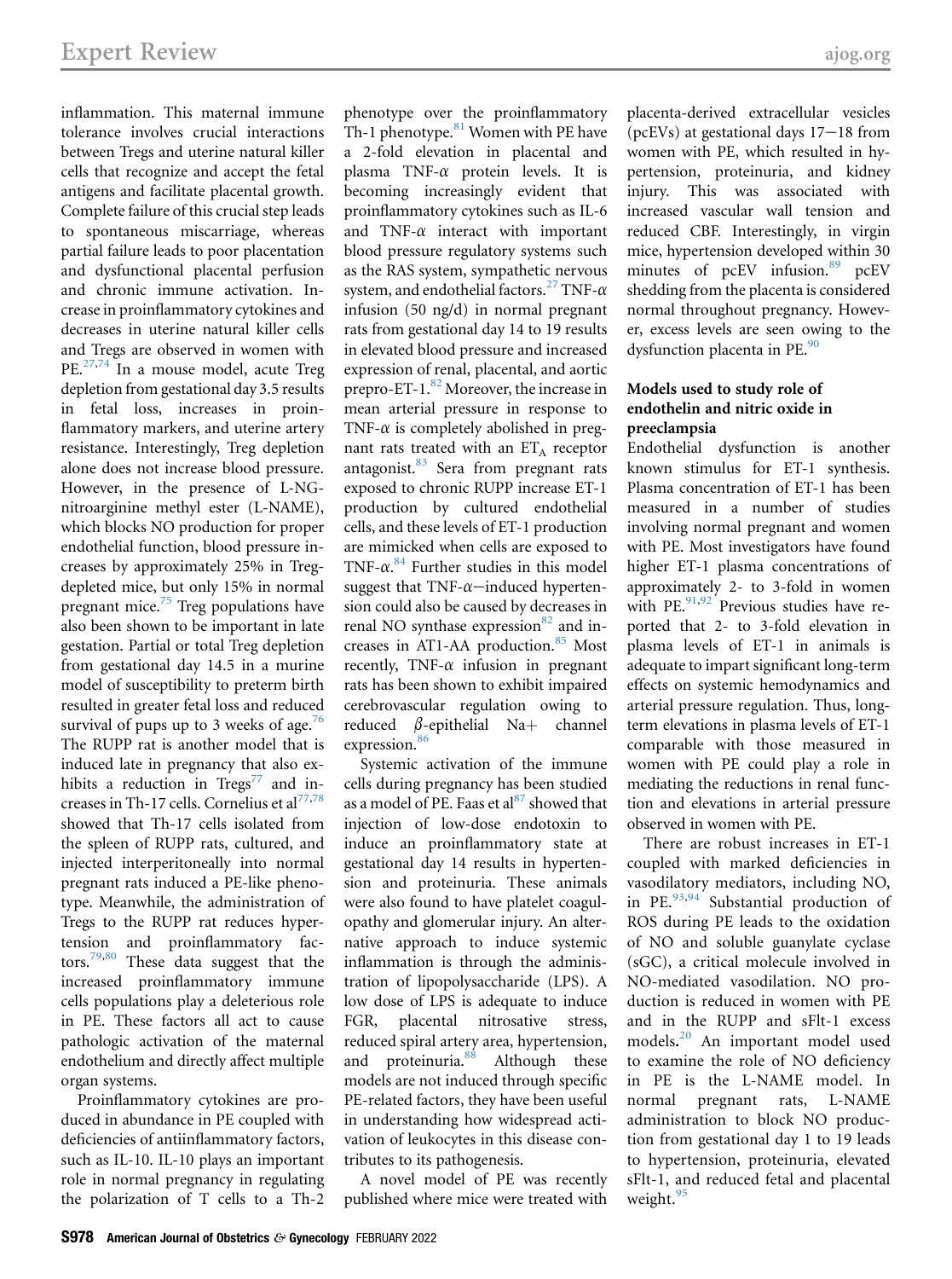#### Genetic models used to study preeclampsia mechanisms

BPH/5. Perhaps the best characterized genetically linked model for the study of PE is the BPH/5 mouse. The BPH/5 is a strain derivation of the BPH/2 "borderline hypertensive" mouse and exhibits mildly elevated blood pressure throughout the adult life span of the animal. However, Davisson et al $^{96}$  $^{96}$  $^{96}$ demonstrated that the BPH/5 strain also demonstrates late gestational acute elevations in blood pressure (up to approximately 25 mm Hg), which resolve immediately after parturition, mimicking the effects on blood pressure seen in the patient with typical PE. This was accompanied by proteinuria, glomerulosclerosis, intrauterine growth restriction, maternal endothelial dysfunction, and increased fetal mortal-ity.<sup>[96](#page-13-12)</sup> Work from the Davisson and Sones laboratories in subsequent years has uncovered a number of additional characteristics similar to human PE, such as altered extravillous trophoblast invasion and placental abnormalities that coincide with increased uterine artery vascular resistance. Importantly, these effects are seen before the onset of hypertension, as is postulated in the human disorder.<sup>[97](#page-13-13)</sup> However, it should be noted that although total circulating angiogenic potential is decreased in the BPH/5, this seems to be associated with decreased VEGF and PlGF rather than increased sFlt-1, an interesting difference from the human syndrome. Recent studies from Sones et  $al^{98}$  $al^{98}$  $al^{98}$  show that angiogenic imbalance precedes complement activation, which has been implicated in the pathogenesis of PE.

#### Angiotensinogen/renin overexpression. Although its role in long-term maintenance of blood pressure is well established, the exact pathophysiological role of the RAS in the development of PE is less clear. To investigate the role of the RAS in pregnancy-induced hypertension, several groups have used transgenic mouse and rodent strains in which females overexpressing human angiotensinogen (AGN) are crossed with males overexpressing human renin  $(REN).<sup>99-101</sup>$  $(REN).<sup>99-101</sup>$  $(REN).<sup>99-101</sup>$  This model has been

shown to exhibit late gestational hypertension and proteinuria. Recent studies have also showed the development of postpartum cardiac dysfunction in this model. $102$  Importantly, when the gender of the transgenic animals is swapped (ie, male AGN and female REN), no phenotypic effect is noted, likely owing to species specificity of REN activity and lack of secretion of AGN from the placenta itself. A similar model has been reported in mice overexpressing both REN and AGN, which are chronically hypertensive, as a model of superimposed PE, which also develops very late gestational hypertension and FGR. $103$ 

STOX1 overexpression. Another new potential model that has recently been reported is transgenic overexpression of the transcription factor storkhead box 1 (STOX1) in a murine model. A significant, although often contradictory, body evidence has previously implicated STOX1 dysregulation in the etiology of<br>  $PE^{-104,105}$  Interestingly. Doridot PE.<sup>[104](#page-13-18)[,105](#page-13-19)</sup> Interestingly, Doridot et al<sup>[106](#page-13-20)[,107](#page-13-21)</sup> showed that STOX1 overexpression leads to increases in systolic blood pressure from very early gestation, proteinuria, renal capillary swelling, fibrin deposition, and elevated levels of sFlt-1 and sEng. The early onset of hypertension suggests abnormal placentation may not be the cause of elevated blood pressure in this model. Nevertheless, the STOX1 overexpression model has been used to study many organ systems related to PE. Recently, studies have shown that STOX1 overexpression in mice results in increased renal artery resistance, cardiac hypertrophy, FGR, and a trend toward increased umbilical resistance.[108](#page-13-22)[,109](#page-13-23) In a 2019 study, Miralles et al $^{110}$  $^{110}$  $^{110}$  showed that STOX1 overexpression in mice with a PE-like phenotype during pregnancy exhibited left ventricular hypertrophy, cardiac fibrosis, and markers of inflammation and cellular stress up to 8 months after delivery.

Ankyrin repeat and SOCS box containing 4 deletion. Another model that may be useful in studying vascularization of the placenta in the early stages of PE is the

ubiquitin ligase ankyrin repeat and SOCS box containing 4 (ASB4), which promotes the differentiation of vascular lineages in trophoblasts. Townley-Tilson et al $^{111}$  $^{111}$  $^{111}$  showed that in placentas of  $ASB4^{-/-}$  mice, trophoblast-toendothelial cell differentiation is impaired resulting in fewer mature endothelial cells and reduced placental vascularization. Consequently, these mice produced smaller litter sizes and developed hypertension and proteinuria later in gestation.<sup>[111](#page-13-25)[,112](#page-13-26)</sup>

ELABELA deficiency. ELABELA, an endogenous ligand of the apelin receptor, has recently garnered much attention as a biomarker and therapeutic target of PE. Serum levels of ELABELA have been examined during early- and late-onset PE in a number of studies with varying results. $113,114$  $113,114$  Although some of these studies indicate that ELABELA may be increased in some cohorts, it is generally accepted that ELABELA plays a role in proper extravillous trophoblast migration and is deficient at least in the placentas of women with PE.<sup>[115,](#page-13-29)[116](#page-13-30)</sup> Animal studies found that ELABELA knockout in mice results in hypertension, proteinuria, impaired placental vascularization, and FGR.[117](#page-13-31) Interestingly, the investigators did not see the same results in apelin knockout mice. Furthermore, exogenous ELABELA attenuated these outcomes.<sup>[117](#page-13-31)</sup>

Complement component 1q deficiency. - Complement activation has been shown to play a role in not only the clinical manifestation of PE but also spiral artery remodeling. Women with both early and late PE have decreased serum levels of complement component 1q (C1q) compared with those with uncomplicated pregnancies. $\frac{118}{10}$  $\frac{118}{10}$  $\frac{118}{10}$  In a mouse model of C1q deficiency  $(C1q^{-/-})$ , animals develop hypertension, proteinuria, endotheliosis, decreased circulating VEGF, and elevated sFlt-1.<sup>[119](#page-13-33)</sup> These characteristics are accompanied by increased fetal death.<sup>119</sup>

Dahl salt-sensitive rat. Clinically, PE can be classed as "superimposed" when a patient is hypertensive before pregnancy.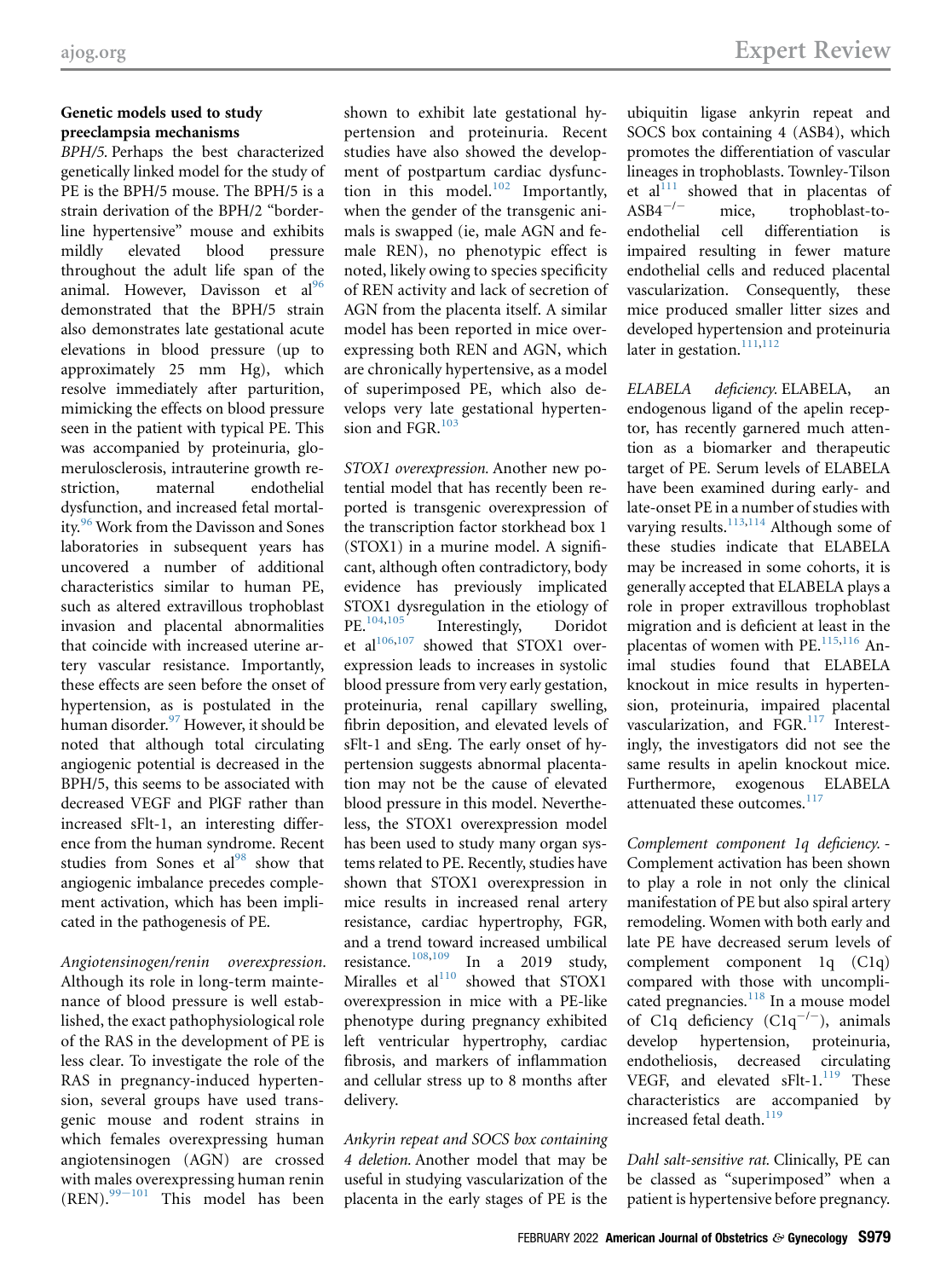<span id="page-7-0"></span>

| Pathway                                  | <b>Animal model</b>                                           | <b>References</b>                                           |
|------------------------------------------|---------------------------------------------------------------|-------------------------------------------------------------|
| Placental ischemia                       | Reduced uterine perfusion pressure                            | Intapad et al <sup>11</sup> ; Alexander et al <sup>12</sup> |
|                                          | Uteroplacental ischemia                                       | Makris et al <sup>46</sup>                                  |
| Angiogenic imbalance                     | Adenovirus expressing sFIt-1 excess                           | Maynard et al <sup>50</sup> ; Bergmann et al <sup>146</sup> |
|                                          | sFlt-1 infusion                                               | Murphy et al <sup>52</sup> ; Szalai et al <sup>54</sup>     |
| Immune activation                        | <b>Regulatory T-cell depletion</b>                            | Care et al <sup>75</sup>                                    |
|                                          | TNF- $\alpha$ infusion                                        | Alexander et al <sup>82</sup>                               |
|                                          | Low-dose endotoxin infusion                                   | Faas et al <sup>87</sup>                                    |
|                                          | Low-dose lipopolysaccharide infusion                          | Cotechini et al <sup>88</sup>                               |
|                                          | Placenta-derived extracellular vesicle infusion               | Han et al <sup>89</sup>                                     |
| Renin-angiotensin system activation      | Agnostic angiotensin II type 1 receptor autoantibody infusion | LaMarca et al <sup>67</sup> ; Zhou et al <sup>68</sup>      |
|                                          | Angiotensinogen/renin overexpression                          | Takimoto et al <sup>101</sup> ; Denney et al <sup>103</sup> |
| Endothelial dysfunction                  | L-NAME infusion                                               | Ramesar et al <sup>95</sup>                                 |
| Abnormal placentation                    | STOX1 overexpression                                          | Doridot et al <sup>106</sup> ; Doridot et al <sup>107</sup> |
|                                          | ASB4 deletion                                                 | Townley-Tilson et al <sup>111</sup>                         |
|                                          | <b>ELABELA deficiency</b>                                     | Ho et $al117$                                               |
| Complement system activation             | $C1q^{-/-}$ deficiency                                        | Singh et $al119$                                            |
| Superimposed or spontaneous models of PE | BPH/5 model                                                   | Davisson et al <sup>96</sup>                                |
|                                          | Dahl salt-sensitive rat                                       | Gillis et al <sup>120</sup>                                 |
|                                          | African green monkey                                          | Weaver et al <sup>124</sup>                                 |

Bakrania. Animal models of preeclampsia. Am J Obstet Gynecol 2022.

Similarly, the Dahl salt-sensitive (S) rat is hypertensive and develops a PE-like phenotype during pregnancy, including further elevations in blood pressure, proteinuria, glomerulomegaly, increased uterine artery resistance, FGR, and elevated circulating levels of TNF- $\alpha$  and  $sFlt-1.<sup>120</sup>$  $sFlt-1.<sup>120</sup>$  $sFlt-1.<sup>120</sup>$  Further studies show postpartum renal injury in these animals despite no long-term blood pressure differences.<sup>[121](#page-13-35)</sup> Interestingly, not all strains of hypertensive rats develop a PElike phenotype during pregnancy. In contrast to the Dahl S rat, blood pressure in the spontaneously hypertensive rat decreases toward late pregnancy. Using this model, Gillis et al<sup>[122](#page-13-36)</sup> also demonstrated that sildenafil treatment ameliorates the maternal syndrome of PE and rescues fetal growth in the Dahl S rat.

African green monkey. The African green monkey (Chlorocebus aethiops sabaeus) has been shown to develop hypertension during adulthood.<sup>[123](#page-13-37)</sup> More recently, Weaver et  $al^{124}$  $al^{124}$  $al^{124}$  showed that in nonhypertensive adults, some animals develop hypertension and FGR during pregnancy similar to PE.

Many pathways in this disease have been targeted to produce animal models of PE [\(Table 2](#page-7-0)). A summary of the characteristics of each of the models discussed in this review is presented in [Table 3.](#page-8-0)

### Use of animal models to study longterm consequences of preeclampsia

Because more recent studies have revealed the profound impact of PE later in life for both the mother and baby, long-term consequences have become an important consideration in developing animal models. Although studies in this area are limited, some models have been shown to have persistent features beyond pregnancy. In some cases, such as in the RUPP, postpartum cardiac and renal dysfunctions are present despite return to normal blood pressure in these animals.[43](#page-12-1) These data suggest that placental ischemia and the factors involved cause irreversible damage and therefore do substantiate further studies in this area. Long-term studies in which animals undergo multiple pregnancies may also be interesting because cardiovascular risk in women later in life increases with each pregnancy complicated by PE.

#### Investigating Therapeutic Options for Preeclampsia Using Animal Models

Currently, treatment for PE is limited to managing symptoms and in severe cases premature delivery of the fetus, which poses a significant risk to both the mother and baby. Because initial studies in women with PE are obviously impossible, animal models represent a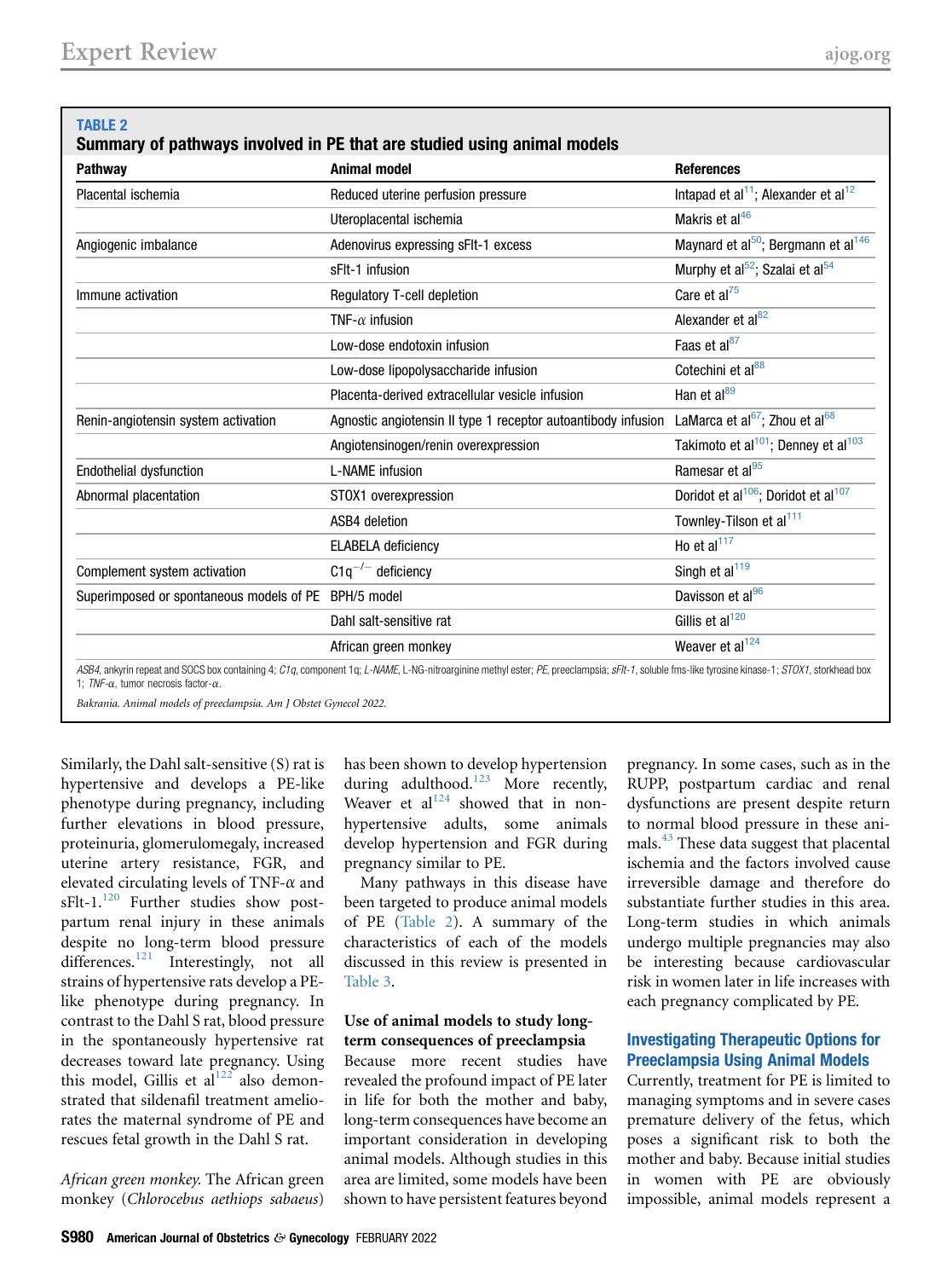# Summary of features in animal models of PE during pregnancy

<span id="page-8-0"></span>

| <b>Model</b>                          | Animal  | <b>Features</b>                                                                                                                                                                                                                                                                                                                                                               | <b>References</b>                                                                                                                                                                                                                                                                                                                                                                                                                                                                                                                                                              |
|---------------------------------------|---------|-------------------------------------------------------------------------------------------------------------------------------------------------------------------------------------------------------------------------------------------------------------------------------------------------------------------------------------------------------------------------------|--------------------------------------------------------------------------------------------------------------------------------------------------------------------------------------------------------------------------------------------------------------------------------------------------------------------------------------------------------------------------------------------------------------------------------------------------------------------------------------------------------------------------------------------------------------------------------|
| <b>RUPP</b>                           | Rat     | ↑MAP, ↑proteinuria, ↑sFlt-1, ↑sEng, ↓PIGF, ↓VEGF, ↑ROS,<br>$\uparrow$ AT1-AA, $\uparrow$ TNF- $\alpha$ , $\uparrow$ Tregs, $\uparrow$ NK cells, $\uparrow$ ET-1, $\downarrow$ NO, $\downarrow$ RPF,<br>$\downarrow$ GFR, $\uparrow$ cardiac dysfunction, $\uparrow$ cardiac hypertrophy, $\downarrow$ CBF,<br>↑ cerebral edema, ↑ BBB permeability, J placental weight, ↑ FGR | Rana et al <sup>1</sup> ; Alexander et al; <sup>12</sup> ; Alexander et al <sup>17</sup> ; LaMarca et al <sup>18</sup> ; Gilbert et al <sup>19</sup> ; Khalil<br>et al <sup>20</sup> ; Sedeek et al <sup>21</sup> ; Gilbert et al <sup>22</sup> ; Gilbert et al <sup>23</sup> ; LaMarca et al <sup>25</sup> ; LaMarca et al <sup>26</sup> ;<br>Cornelius et al <sup>27</sup> ; LaMarca et al <sup>28</sup> ; Lillegard et al <sup>29</sup> ; Warrington et al <sup>34</sup> ; Warrington<br>et al <sup>35</sup> ; Bakrania et al <sup>42</sup> ; Gutkowska et al <sup>44</sup> |
| ischemia                              | primate | Uteroplacental Nonhuman ↑ MAP, ↑ proteinuria, ↑ sFlt-1,                                                                                                                                                                                                                                                                                                                       | Makris et al <sup>46</sup> ; Turanov et al <sup>147</sup>                                                                                                                                                                                                                                                                                                                                                                                                                                                                                                                      |
| Ad-sFlt-1<br>infusion                 | Rat     | ↑ MAP, ↑ proteinuria, ↑ glomerular endotheliosis                                                                                                                                                                                                                                                                                                                              | Maynard et al <sup>50</sup>                                                                                                                                                                                                                                                                                                                                                                                                                                                                                                                                                    |
| sFlt-1 infusion Rat                   |         | ↑MAP, ↑proteinuria, ↑prepro-ET-1, ↑ROS, ↓placental weight, ↑FGR                                                                                                                                                                                                                                                                                                               | Murphy et al <sup>52</sup>                                                                                                                                                                                                                                                                                                                                                                                                                                                                                                                                                     |
| Regulatory T- Mouse<br>cell depletion |         | $\leftrightarrow$ MAP, $\uparrow$ proinflammatory markers, $\uparrow$ UARI, $\uparrow$ fetal loss                                                                                                                                                                                                                                                                             | Care et al $^{75}$                                                                                                                                                                                                                                                                                                                                                                                                                                                                                                                                                             |
| AT-AA infusion Rat                    |         | ↑ MAP, ↑ NK cells, ↑ sFlt-1, ↑ sEng, ↑ prepro-ET-1, ↑ AT1-AA                                                                                                                                                                                                                                                                                                                  | LaMarca et al <sup>67</sup> , Cunningham et al <sup>69</sup> ; LaMarca et al <sup>71</sup>                                                                                                                                                                                                                                                                                                                                                                                                                                                                                     |
| TNF- $\alpha$ infusion Rat            |         | ↑ MAP, ↑ prepro-ET-1, ↓ NOS, ↑ AT1-AA, ↓ CBF                                                                                                                                                                                                                                                                                                                                  | Alexander et al <sup>82</sup> ; LaMarca et al <sup>85</sup> ; Duncan et al <sup>86</sup>                                                                                                                                                                                                                                                                                                                                                                                                                                                                                       |
| <b>L-NAME</b><br>infusion             | Rat     | ↑ MAP, ↑ proteinuria, ↑ sFIt-1, ↓ placental weight, ↑ FGR                                                                                                                                                                                                                                                                                                                     | Ramesar et al <sup>95</sup>                                                                                                                                                                                                                                                                                                                                                                                                                                                                                                                                                    |
| pcEV infusion                         | Mouse   | ↑ MAP, ↑ proteinuria, ↑ kidney injury, ↓ CBF                                                                                                                                                                                                                                                                                                                                  | Han et al <sup>89</sup>                                                                                                                                                                                                                                                                                                                                                                                                                                                                                                                                                        |
| BPH/5                                 | Mouse   | ↑MAP, ↑proteinuria, ↑endothelial dysfunction, ↑qlomerulosclerosis, ↑fetal<br>mortality, ↑UARI, ↔ sFIt-1, ↓VEGF, ↓PIGF, ↓impaired cytotrophoblast<br>invasion, $\downarrow$ placental weight, $\uparrow$ FGR                                                                                                                                                                   | Davisson et al <sup>96</sup> ; Dokras et al <sup>97</sup> ; Sones et al <sup>98</sup>                                                                                                                                                                                                                                                                                                                                                                                                                                                                                          |
| hAGTxhRen<br>overexpression           | Rat     | ↑ MAP, ↑ proteinuria, ↑ cardiac hypertrophy                                                                                                                                                                                                                                                                                                                                   | Bohlender et al <sup>99</sup> ; Hering et al <sup>100</sup>                                                                                                                                                                                                                                                                                                                                                                                                                                                                                                                    |
| STOX1<br>overexpression               | Mouse   | ↑ systolic pressure, ↑ proteinuria, ↑ renal capillary swelling, ↑ sFlt-1, ↑ sEng,<br>↑ cardiac hypertrophy, ↑ FGR, ↑ renal artery resistance                                                                                                                                                                                                                                  | Doridot et al <sup>106</sup> ; Doridot et al <sup>107</sup> ; Collinot et al <sup>108</sup> ; Ducat et al <sup>109</sup>                                                                                                                                                                                                                                                                                                                                                                                                                                                       |
| Complement<br>C1q deficiency          | Mouse   | ↑ MAP, ↑ proteinuria, ↑ endotheliosis, ↑ sFlt-1, JVEGF, ↑ fetal death                                                                                                                                                                                                                                                                                                         | Singh et al <sup>119</sup>                                                                                                                                                                                                                                                                                                                                                                                                                                                                                                                                                     |
| ASB4 deletion Mouse                   |         | $\downarrow$ placental vascularization, $\uparrow$ MAP, $\uparrow$ proteinuria, $\downarrow$ litter size                                                                                                                                                                                                                                                                      | Townley-Tilson et al <sup>111</sup> ; Li et al <sup>112</sup>                                                                                                                                                                                                                                                                                                                                                                                                                                                                                                                  |
| <b>ELABELA</b><br>deficiency          | Mouse   | ↓ placental vascularization, ↑ MAP, ↑ proteinuria, ↑ FGR                                                                                                                                                                                                                                                                                                                      | Ho et al $117$                                                                                                                                                                                                                                                                                                                                                                                                                                                                                                                                                                 |
| Dahl salt-<br>sensitive rat           | Rat     | ↑MAP, ↑proteinuria, ↑sFlt-1, glomerulomegaly, ↑UARI, ↑FGR                                                                                                                                                                                                                                                                                                                     | Gillis et al <sup>120</sup> ; Gillis et al <sup>122</sup>                                                                                                                                                                                                                                                                                                                                                                                                                                                                                                                      |
| African green<br>monkey               | primate | Nonhuman 1 MAP, 1 FGR                                                                                                                                                                                                                                                                                                                                                         | Rhoads et al <sup>123</sup> ; Weaver et al <sup>124</sup>                                                                                                                                                                                                                                                                                                                                                                                                                                                                                                                      |
|                                       |         |                                                                                                                                                                                                                                                                                                                                                                               |                                                                                                                                                                                                                                                                                                                                                                                                                                                                                                                                                                                |

ASB4, ankyrin repeat and SOCS box containing 4; Ad-sFlt-1, adenovirus expressing soluble fms-like tyrosine kinase-1; AT1-AA, angiotensin II type 1 receptor autoantibody; BBB, blood-brain barrier; C1q, component 1q; CBF, c

Bakrania. Animal models of preeclampsia. Am J Obstet Gynecol 2022.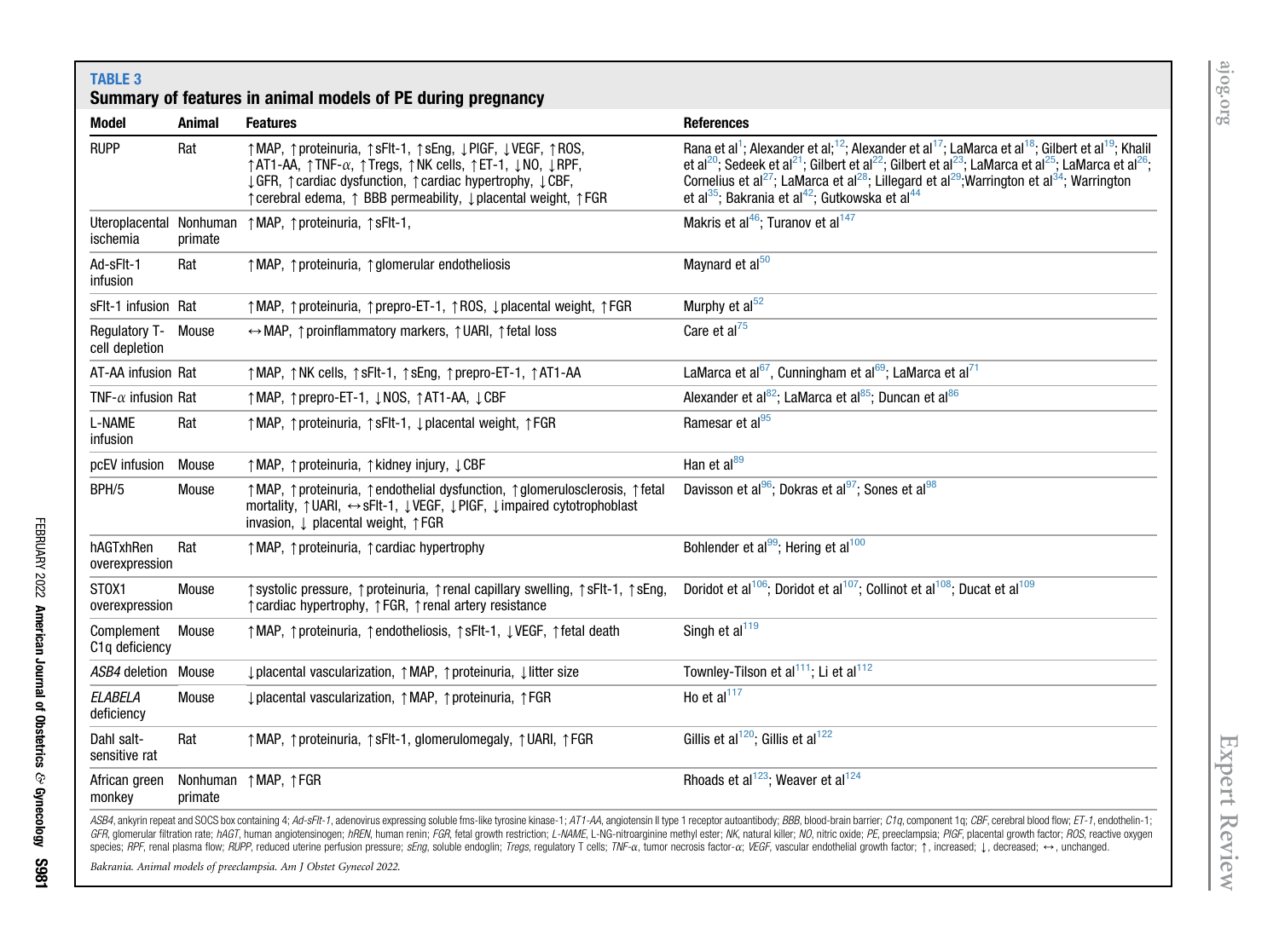<span id="page-9-0"></span>FIGURE 3



Circulating levels of A, sFlt-1, B, systolic blood pressure, and C, proteinuria in the UPI nonhuman primate model of PE, after a single dose of human siRNA that silences 3 sFlt-1 isoforms (hsiRNA<sup>sFlt-1</sup>-2283/2519). These 3 isoforms are responsible for the placental overexpression of sFlt-1 but do not reduce full-length  $F$ lt-1 mRNA.<sup>[147](#page-14-2)</sup> Data are presented as mean+SEM. The asterisk symbol indicates  $P$ <.001.

hsiRNA, human short interfering RNA; mRNA, messenger RNA; PE, preeclampsia; SEM, standard error of the mean; sFlt-1, soluble fms-like tyrosine kinase-1; siRNA, short interfering RNA; UPI, uteroplacental ischemia.

Bakrania. Animal models of preeclampsia. Am J Obstet Gynecol 2022.

critical tool in this area of study. Although many studies have been performed in animal models, unfortunately limited therapies have reached clinical trials. Nevertheless, investigations in rodent and nonhuman primates continue in the search for a treatment for PE.

Angiogenic imbalance is an early predictor and central player in the

<span id="page-9-1"></span>



Data are shown for studies in the RUPP,<sup>[13](#page-11-43)</sup> sFlt-1 infusion,<sup>[52](#page-12-9)</sup> AT1-AA infusion,<sup>[67](#page-12-24)</sup> and TNF- $\alpha$  infusion $^{83}$  $^{83}$  $^{83}$  models, suggesting that endothelial activation may be a common final pathway in the PErelated hypertension. Data are presented as mean + SEM. The asterisk symbol indicates  $P \lt 0.05$ . AT1-AA, angiotensin II type 1 receptor autoantibody; ET<sub>A</sub>, endothelin type A; MAP, mean arterial pressure; PE, preeclampsia; RUPP, reduced uterine perfusion pressure; SEM, standard error of the mean; sFIF-1, soluble fms-l factor- $\alpha$ .

Bakrania. Animal models of preeclampsia. Am J Obstet Gynecol 2022.

PlGF, and VEGF remain key therapeutic targets. The administration of PlGF in RUPP rats and UPI nonhuman primates have shown reductions in sFlt-1, blood pressure, and proteinuria.<sup>[10,](#page-11-4)[56](#page-12-13)</sup> Another approach that has been studied in nonhuman primates is the administration of short interfering RNAs (siRNAs) that silence the 3 sFlt-1 mRNA isoforms that are responsible for sFlt-1 overexpression in the placenta. In pregnant baboons, UPI was induced and the human siRNA mixture (siRNA<sup>sFlt-1</sup>-2283/ 2519) was administered at gestational day  $133.^{147}$  $133.^{147}$  $133.^{147}$  Data were collected at intervals of 4 to 6 weeks and showed significant decreases in circulating sFlt-1 levels and reductions in systolic blood pressure and proteinuria [\(Figure 3\)](#page-9-0). Thadhani et al $^{58,59}$  $^{58,59}$  $^{58,59}$  $^{58,59}$  are currently investigating the clearance of sFlt-1 (via apheresis) to improve angiogenic balance in women with PE. These studies show a transient decrease in mean arterial pressure after apheresis and prolonged gestation by up to 15 days.

development of PE; therefore, sFlt-1,

In women, PE is associated with increases in the vascular expression of ET-1 and endothelial activation<sup>[20](#page-11-26)</sup> In addition, a number of experimental models of PE are also associated with elevated tissue levels of prepro-ET-1 mRNA. These models have been used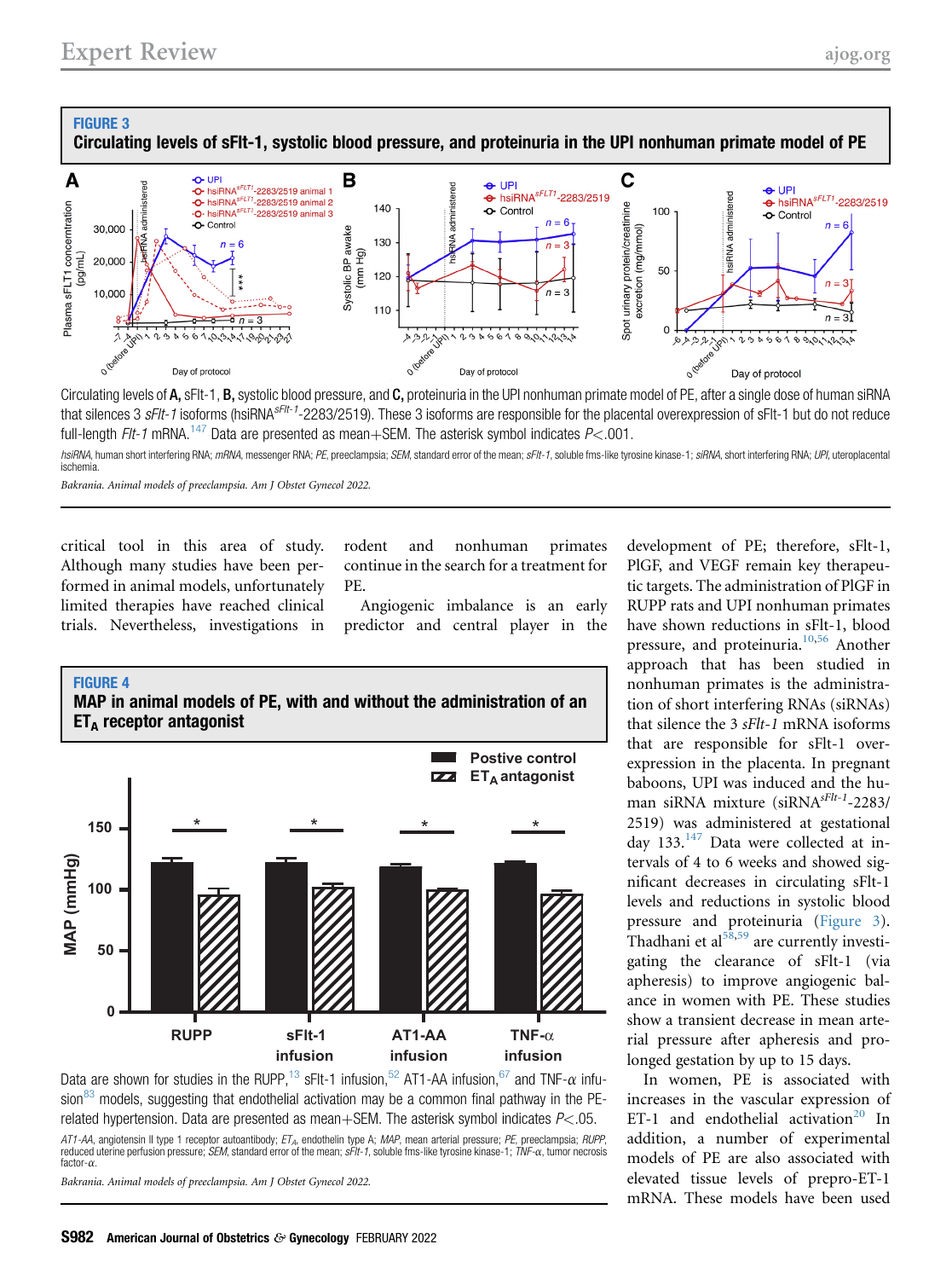#### <span id="page-10-0"></span>FIGURE 5 Pathways in the pathogenesis of PE that have been shown and studied in animal models



AT1-AA, angiotensin II type 1 receptor autoantibody; *ET*, endothelin; *FGR*, fetal growth restriction; *IL*, interleukin; *NF-κB*; nuclear factor kappa-light-chain-enhancer of activated B cells; *NO*, nitric oxide; PIGF,

Bakrania. Animal models of preeclampsia. Am J Obstet Gynecol 2022.

to determine whether blockade of the ET system could improve hypertension. Interestingly, in the RUPP model, sFlt-1 infusion, TNF- $\alpha$  infusion, and AT1-AA infusion, the administration of the  $ET_A$ receptor antagonist reduces the mean arterial pressure<sup>[13,](#page-11-43)[52,](#page-12-9)[67,](#page-12-24)[83](#page-12-40)</sup> [\(Figure 4\)](#page-9-1). Results from these studies suggest that ET-1 may be a final common pathway whereby placental factors act on the maternal vasculature to cause vasoconstriction and hypertension. Another avenue to improve endothelial function is by stimulation of the NO-sGC-cyclic guanosine monophosphate (cGMP) pathway. Compounds that promote NO production or blockade of cGMP degradation to increase activity of this pathway are 2 methods that have been tested in animal models $95,122,125-129$  $95,122,125-129$  $95,122,125-129$  $95,122,125-129$  and reached clinical trials.<sup>130-[136](#page-14-3)</sup> In animal models, the administration of a phosphodiesterase type 5 inhibitor (sildenafil) can result in reduced blood pressure, increased fetal weight, decreased uterine artery resistance, and improved

angiogenic balance.<sup>95[,122](#page-13-36)[,128](#page-14-4)</sup> However, clinical studies showed little to no improvement in women with PE.<sup>[135,](#page-14-5)[136](#page-14-6)</sup>

In addition to these studies to directly block culprit pathways in PE, a number of vitamins and drug have been tested in animal models, including vitamin D, vitamin B, and statins. In the RUPP model, vitamin D administration reduced blood pressure, ET-1, sFlt-1, and AT1-AA but did not improve fetal<br>outcomes. $137-139$  In the L-NAME In the L-NAME model, vitamin D reduced sFlt-1 and TNF- $\alpha$ .<sup>[140](#page-14-8)</sup> The administration of the cholesterol-lowering drug, pravastatin, has been shown to improve placental blood flow and weight and long-term cardiovascular outcomes in the  $Clq^{-/-}$ mouse.<sup>[141](#page-14-9)</sup> In the RUPP rat, pravastatin treatment results in reduced blood pressure, improved angiogenic balance, and reduced  $ROS<sup>142</sup>$  $ROS<sup>142</sup>$  $ROS<sup>142</sup>$  Although clinical studies have not shown comparable results, no adverse effects have been reported in women. $143-145$  These avenues continue to be researched.

#### **Conclusions**

PE is a complex, multiorgan disease associated with pregnancy. The discovery of pathophysiological processes involved in PE has resulted from the interplay between basic research involving animal models and clinical research in humans. A number of animal models have been developed to address the many pathways involved in PE [\(Figure 5\)](#page-10-0). A major consideration for any model of PE is that the animal is manipulated, whether it be surgically, pharmacologically, or genetically, to express these features. Moreover, some of the animal models discussed earlier focus on a single characteristic or mediator in the development of PE. Although these preclinical models have been crucial in understanding the pathophysiological importance of individual factors, it is important to remember that PE is a multiorgan, multifaceted disease that first develops as a result of impaired spiral artery remodeling and placental development. Some of the models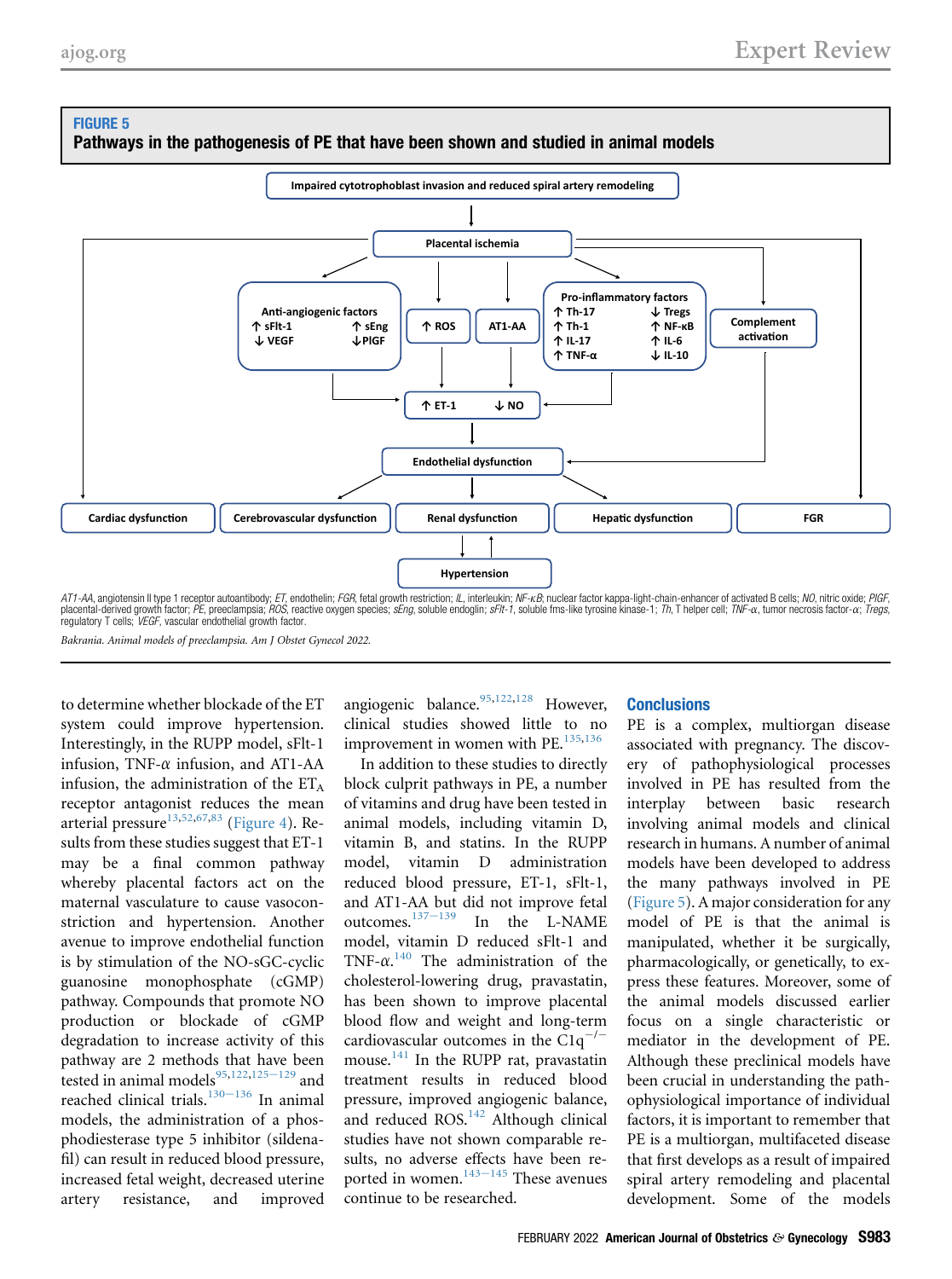discussed earlier such as the ASB4 deletion model and the Dahl S rat could be useful in studying these very early stages of PE. Regardless of the mechanism, each of these animal models has been critical in understanding the following 2 phases of PE: (1) impaired extravillous trophoblast migration and invasion of the endometrium causing placenta ischemia and (2) the release of factors from the ischemic placenta into the maternal circulation leading to endothelial dysfunction and the clinical syndrome. Preclinical studies in animal models have been instrumental not only in understanding the pathophysiology of PE but also in the search for novel therapeutic options for the treatment of this disease.

#### <span id="page-11-0"></span>REFERENCES

1. [Rana S, Lemoine E, Granger JP,](http://refhub.elsevier.com/S0002-9378(20)31199-6/sref1) [Karumanchi SA. Preeclampsia: pathophysi](http://refhub.elsevier.com/S0002-9378(20)31199-6/sref1)[ology, challenges, and perspectives. Circ Res](http://refhub.elsevier.com/S0002-9378(20)31199-6/sref1) [2019;124:1094](http://refhub.elsevier.com/S0002-9378(20)31199-6/sref1)–112.

<span id="page-11-1"></span>2. [McCarthy FP, Ryan RM, Chappell LC. Pro](http://refhub.elsevier.com/S0002-9378(20)31199-6/sref2)[spective biomarkers in preterm preeclampsia: a](http://refhub.elsevier.com/S0002-9378(20)31199-6/sref2) [review. Pregnancy Hypertens 2018;14:72](http://refhub.elsevier.com/S0002-9378(20)31199-6/sref2)–8.

3. [Phipps EA, Thadhani R, Benzing T,](http://refhub.elsevier.com/S0002-9378(20)31199-6/sref3) [Karumanchi SA. Pre-eclampsia: pathogenesis,](http://refhub.elsevier.com/S0002-9378(20)31199-6/sref3) [novel diagnostics and therapies. Nat Rev](http://refhub.elsevier.com/S0002-9378(20)31199-6/sref3) [Nephrol 2019;15:275](http://refhub.elsevier.com/S0002-9378(20)31199-6/sref3)–89.

4. [Lekva T, Sugulle M, Moe K, Redman C,](http://refhub.elsevier.com/S0002-9378(20)31199-6/sref4) [Dechend R, Staff AC. Multiplex analysis of](http://refhub.elsevier.com/S0002-9378(20)31199-6/sref4) [circulating maternal cardiovascular biomarkers](http://refhub.elsevier.com/S0002-9378(20)31199-6/sref4) [comparing preeclampsia subtypes. Hyperten](http://refhub.elsevier.com/S0002-9378(20)31199-6/sref4)[sion 2020;75:1513](http://refhub.elsevier.com/S0002-9378(20)31199-6/sref4)–22.

<span id="page-11-2"></span>**5.** [McLeod L. How useful is uterine artery](http://refhub.elsevier.com/S0002-9378(20)31199-6/sref5) [Doppler ultrasonography in predicting pre](http://refhub.elsevier.com/S0002-9378(20)31199-6/sref5)[eclampsia and intrauterine growth restriction?](http://refhub.elsevier.com/S0002-9378(20)31199-6/sref5) [CMAJ 2008;178:727](http://refhub.elsevier.com/S0002-9378(20)31199-6/sref5)–9.

<span id="page-11-3"></span>6. [Sibai BM, Koch MA, Freire S, et al. Serum](http://refhub.elsevier.com/S0002-9378(20)31199-6/sref6) [inhibin A and angiogenic factor levels in preg](http://refhub.elsevier.com/S0002-9378(20)31199-6/sref6)[nancies with previous preeclampsia and/or](http://refhub.elsevier.com/S0002-9378(20)31199-6/sref6) [chronic hypertension: are they useful markers for](http://refhub.elsevier.com/S0002-9378(20)31199-6/sref6) [prediction of subsequent preeclampsia? Am J](http://refhub.elsevier.com/S0002-9378(20)31199-6/sref6) [Obstet Gynecol 2008;199:268.e1](http://refhub.elsevier.com/S0002-9378(20)31199-6/sref6)–9.

<span id="page-11-5"></span>7. [Granger JP, LaMarca BBD, Cockrell K, et al.](http://refhub.elsevier.com/S0002-9378(20)31199-6/sref7) [Reduced uterine perfusion pressure \(RUPP\)](http://refhub.elsevier.com/S0002-9378(20)31199-6/sref7) [model for studying cardiovascular-renal](http://refhub.elsevier.com/S0002-9378(20)31199-6/sref7) [dysfunction in response to placental ischemia.](http://refhub.elsevier.com/S0002-9378(20)31199-6/sref7) [Methods Mol Med 2006;122:383](http://refhub.elsevier.com/S0002-9378(20)31199-6/sref7)–92.

8. [Gatford KL, Andraweera PH, Roberts CT,](http://refhub.elsevier.com/S0002-9378(20)31199-6/sref8) [Care AS. Animal models of preeclampsia: cau](http://refhub.elsevier.com/S0002-9378(20)31199-6/sref8)[ses, consequences, and interventions. Hyper](http://refhub.elsevier.com/S0002-9378(20)31199-6/sref8)[tension 2020;75:1363](http://refhub.elsevier.com/S0002-9378(20)31199-6/sref8)–81.

9. [Sunderland N, Hennessy A, Makris A. Animal](http://refhub.elsevier.com/S0002-9378(20)31199-6/sref9) [models of pre-eclampsia. Am J Reprod Immunol](http://refhub.elsevier.com/S0002-9378(20)31199-6/sref9) [2011;65:533](http://refhub.elsevier.com/S0002-9378(20)31199-6/sref9)–41.

<span id="page-11-4"></span>10. [Makris A, Yeung KR, Lim SM, et al. Placental](http://refhub.elsevier.com/S0002-9378(20)31199-6/sref10) [growth factor reduces blood pressure in a ute](http://refhub.elsevier.com/S0002-9378(20)31199-6/sref10)[roplacental ischemia model of preeclampsia in](http://refhub.elsevier.com/S0002-9378(20)31199-6/sref10) [nonhuman primates. Hypertension 2016;67:](http://refhub.elsevier.com/S0002-9378(20)31199-6/sref10) [1263](http://refhub.elsevier.com/S0002-9378(20)31199-6/sref10)–72.

<span id="page-11-24"></span>11. [Intapad S, Warrington JP, Spradley FT, et al.](http://refhub.elsevier.com/S0002-9378(20)31199-6/sref11) [Reduced uterine perfusion pressure induces](http://refhub.elsevier.com/S0002-9378(20)31199-6/sref11) [hypertension in the pregnant mouse. Am J](http://refhub.elsevier.com/S0002-9378(20)31199-6/sref11) [Physiol Regul Integr Comp Physiol 2014;307:](http://refhub.elsevier.com/S0002-9378(20)31199-6/sref11) [R1353](http://refhub.elsevier.com/S0002-9378(20)31199-6/sref11)–7.

<span id="page-11-6"></span>12. [Alexander BT, Kassab SE, Miller MT, et al.](http://refhub.elsevier.com/S0002-9378(20)31199-6/sref12) [Reduced uterine perfusion pressure during](http://refhub.elsevier.com/S0002-9378(20)31199-6/sref12) [pregnancy in the rat is associated with increases](http://refhub.elsevier.com/S0002-9378(20)31199-6/sref12) [in arterial pressure and changes in renal nitric](http://refhub.elsevier.com/S0002-9378(20)31199-6/sref12) [oxide. Hypertension 2001;37:1191](http://refhub.elsevier.com/S0002-9378(20)31199-6/sref12)–5.

<span id="page-11-43"></span><span id="page-11-35"></span><span id="page-11-34"></span><span id="page-11-33"></span><span id="page-11-32"></span>13. [Alexander BT, Rinewalt AN, Cockrell KL,](http://refhub.elsevier.com/S0002-9378(20)31199-6/sref13) [Massey MB, Bennett WA, Granger JP. Endo](http://refhub.elsevier.com/S0002-9378(20)31199-6/sref13)[thelin type A receptor blockade attenuates the](http://refhub.elsevier.com/S0002-9378(20)31199-6/sref13) [hypertension in response to chronic reductions](http://refhub.elsevier.com/S0002-9378(20)31199-6/sref13) [in uterine perfusion pressure. Hypertension](http://refhub.elsevier.com/S0002-9378(20)31199-6/sref13) [2001;37:485](http://refhub.elsevier.com/S0002-9378(20)31199-6/sref13)–9.

<span id="page-11-7"></span>14. [Spradley FT, Ge Y, Haynes BP, Granger JP,](http://refhub.elsevier.com/S0002-9378(20)31199-6/sref14) [Anderson CD. Adrenergic receptor blockade](http://refhub.elsevier.com/S0002-9378(20)31199-6/sref14) [attenuates placental ischemia-induced hyper](http://refhub.elsevier.com/S0002-9378(20)31199-6/sref14)[tension. Physiol Rep 2018;6:e13814](http://refhub.elsevier.com/S0002-9378(20)31199-6/sref14).

<span id="page-11-8"></span>15. [Li J, LaMarca B, Reckelhoff JF. A model of](http://refhub.elsevier.com/S0002-9378(20)31199-6/sref15) [preeclampsia in rats: the reduced uterine](http://refhub.elsevier.com/S0002-9378(20)31199-6/sref15) [perfusion pressure \(RUPP\) model. Am J Physiol](http://refhub.elsevier.com/S0002-9378(20)31199-6/sref15) [Heart Circ Physiol 2012;303:H1](http://refhub.elsevier.com/S0002-9378(20)31199-6/sref15)–8.

<span id="page-11-9"></span>16. [Sholook MM, Gilbert JS, Sedeek MH,](http://refhub.elsevier.com/S0002-9378(20)31199-6/sref16) [Huang M, Hester RL, Granger JP. Systemic](http://refhub.elsevier.com/S0002-9378(20)31199-6/sref16) [hemodynamic and regional blood](http://refhub.elsevier.com/S0002-9378(20)31199-6/sref16) flow changes [in response to chronic reductions in uterine](http://refhub.elsevier.com/S0002-9378(20)31199-6/sref16) [perfusion pressure in pregnant rats. Am J](http://refhub.elsevier.com/S0002-9378(20)31199-6/sref16) [Physiol Heart Circ Physiol 2007;293:H2080](http://refhub.elsevier.com/S0002-9378(20)31199-6/sref16)–4.

<span id="page-11-10"></span>17. [Alexander BT. Placental insuf](http://refhub.elsevier.com/S0002-9378(20)31199-6/sref17)ficiency leads [to development of hypertension in growth](http://refhub.elsevier.com/S0002-9378(20)31199-6/sref17)[restricted offspring. Hypertension 2003;41:](http://refhub.elsevier.com/S0002-9378(20)31199-6/sref17) [457](http://refhub.elsevier.com/S0002-9378(20)31199-6/sref17)–62.

<span id="page-11-11"></span>18. [LaMarca BD, Gilbert J, Granger JP. Recent](http://refhub.elsevier.com/S0002-9378(20)31199-6/sref18) [progress toward the understanding of the](http://refhub.elsevier.com/S0002-9378(20)31199-6/sref18) [pathophysiology of hypertension during pre](http://refhub.elsevier.com/S0002-9378(20)31199-6/sref18)[eclampsia. Hypertension 2008;51:982](http://refhub.elsevier.com/S0002-9378(20)31199-6/sref18)–8.

19. [Gilbert JS, RyanMJ, LaMarca BB, SedeekM,](http://refhub.elsevier.com/S0002-9378(20)31199-6/sref19) [Murphy SR, Granger JP. Pathophysiology of hy](http://refhub.elsevier.com/S0002-9378(20)31199-6/sref19)[pertension during preeclampsia: linking placental](http://refhub.elsevier.com/S0002-9378(20)31199-6/sref19) [ischemia with endothelial dysfunction. Am J](http://refhub.elsevier.com/S0002-9378(20)31199-6/sref19) [Physiol Heart Circ Physiol 2008;294:H541](http://refhub.elsevier.com/S0002-9378(20)31199-6/sref19)–50.

<span id="page-11-26"></span>20. [Khalil RA, Granger JP. Vascular mechanisms](http://refhub.elsevier.com/S0002-9378(20)31199-6/sref20) [of increased arterial pressure in preeclampsia:](http://refhub.elsevier.com/S0002-9378(20)31199-6/sref20) [lessons from animal models. Am J Physiol Regul](http://refhub.elsevier.com/S0002-9378(20)31199-6/sref20) [Integr Comp Physiol 2002;283:R29](http://refhub.elsevier.com/S0002-9378(20)31199-6/sref20)–45.

21. Sedeek M. Gilbert JS, Lamarca BB, et al. [Role of reactive oxygen specied in hypertension](http://refhub.elsevier.com/S0002-9378(20)31199-6/sref21) [produced by reduced uterine perfusion pressure](http://refhub.elsevier.com/S0002-9378(20)31199-6/sref21) [in pregnant rats. Am J Hypertens 2008;21:](http://refhub.elsevier.com/S0002-9378(20)31199-6/sref21) [1152](http://refhub.elsevier.com/S0002-9378(20)31199-6/sref21)–6.

<span id="page-11-12"></span>22. [Gilbert JS, Babcock SA, Granger JP. Hy](http://refhub.elsevier.com/S0002-9378(20)31199-6/sref22)[pertension produced by reduced uterine perfu](http://refhub.elsevier.com/S0002-9378(20)31199-6/sref22)[sion in pregnant rats is associated with](http://refhub.elsevier.com/S0002-9378(20)31199-6/sref22) [increased soluble fms-like tyrosine kinase-1](http://refhub.elsevier.com/S0002-9378(20)31199-6/sref22) [expression. Hypertension 2007;50:1142](http://refhub.elsevier.com/S0002-9378(20)31199-6/sref22)–7.

<span id="page-11-13"></span>23. [Gilbert JS, Gilbert SAB, Arany M,](http://refhub.elsevier.com/S0002-9378(20)31199-6/sref23) [Granger JP. Hypertension produced by](http://refhub.elsevier.com/S0002-9378(20)31199-6/sref23) [placental ischemia in pregnant rats is associated](http://refhub.elsevier.com/S0002-9378(20)31199-6/sref23) [with increased soluble endoglin expression.](http://refhub.elsevier.com/S0002-9378(20)31199-6/sref23) [Hypertension 2009;53:399](http://refhub.elsevier.com/S0002-9378(20)31199-6/sref23)–403.

<span id="page-11-14"></span>24. [Alexander BT, Dasinger JH, Intapad S. Fetal](http://refhub.elsevier.com/S0002-9378(20)31199-6/sref24) [programming and cardiovascular pathology.](http://refhub.elsevier.com/S0002-9378(20)31199-6/sref24) [Compr Physiol 2015;5:997](http://refhub.elsevier.com/S0002-9378(20)31199-6/sref24)–1025.

<span id="page-11-27"></span><span id="page-11-15"></span>25. [LaMarca B, Wallace K, Granger J. Role of](http://refhub.elsevier.com/S0002-9378(20)31199-6/sref25) [angiotensin II type I receptor agonistic autoan](http://refhub.elsevier.com/S0002-9378(20)31199-6/sref25)[tibodies \(AT1-AA\) in preeclampsia. Curr Opin](http://refhub.elsevier.com/S0002-9378(20)31199-6/sref25) [Pharmacol 2011;11:175](http://refhub.elsevier.com/S0002-9378(20)31199-6/sref25)–9.

26. [LaMarca BD, Ryan MJ, Gilbert JS,](http://refhub.elsevier.com/S0002-9378(20)31199-6/sref26) [Murphy SR, Granger JP. In](http://refhub.elsevier.com/S0002-9378(20)31199-6/sref26)flammatory cytokines [in the pathophysiology of hypertension during](http://refhub.elsevier.com/S0002-9378(20)31199-6/sref26) [preeclampsia. Curr Hypertens Rep 2007;9:](http://refhub.elsevier.com/S0002-9378(20)31199-6/sref26) [480](http://refhub.elsevier.com/S0002-9378(20)31199-6/sref26)–5.

<span id="page-11-25"></span>27. [Cornelius DC, Cottrell J, Amaral LM,](http://refhub.elsevier.com/S0002-9378(20)31199-6/sref27) LaMarca B. Infl[ammatory mediators: a causal](http://refhub.elsevier.com/S0002-9378(20)31199-6/sref27) [link to hypertension during preeclampsia. Br J](http://refhub.elsevier.com/S0002-9378(20)31199-6/sref27) [Pharmacol 2019;176:1914](http://refhub.elsevier.com/S0002-9378(20)31199-6/sref27)–21.

<span id="page-11-31"></span><span id="page-11-30"></span><span id="page-11-29"></span><span id="page-11-28"></span>28. [LaMarca B, Cornelius DC, Harmon AC, et al.](http://refhub.elsevier.com/S0002-9378(20)31199-6/sref28) [Identifying immune mechanisms mediating the](http://refhub.elsevier.com/S0002-9378(20)31199-6/sref28) [hypertension during preeclampsia. Am J Physiol](http://refhub.elsevier.com/S0002-9378(20)31199-6/sref28) [Regul Integr Comp Physiol 2016;311:R1](http://refhub.elsevier.com/S0002-9378(20)31199-6/sref28)–9.

<span id="page-11-16"></span>29. [Lillegard KE, Johnson AC, Lojovich SJ, et al.](http://refhub.elsevier.com/S0002-9378(20)31199-6/sref29) [Complement activation is critical for placental](http://refhub.elsevier.com/S0002-9378(20)31199-6/sref29) [ischemia-induced hypertension in the rat. Mol](http://refhub.elsevier.com/S0002-9378(20)31199-6/sref29) [Immunol 2013;56:91](http://refhub.elsevier.com/S0002-9378(20)31199-6/sref29)–7.

<span id="page-11-17"></span>30. [Battarbee AN, Sinkey RG, Harper LM,](http://refhub.elsevier.com/S0002-9378(20)31199-6/sref30) [Oparil S, Tita ATN. Chronic hypertension in preg](http://refhub.elsevier.com/S0002-9378(20)31199-6/sref30)nancy. Am J [Obstet Gynecol 2020;222:532](http://refhub.elsevier.com/S0002-9378(20)31199-6/sref30)–41.

31. [Kelly DM, Rothwell PM. Blood pressure and](http://refhub.elsevier.com/S0002-9378(20)31199-6/sref31) [the brain: the neurology of hypertension. Pract](http://refhub.elsevier.com/S0002-9378(20)31199-6/sref31) [Neurol 2020;20:100](http://refhub.elsevier.com/S0002-9378(20)31199-6/sref31)–8.

32. [Miller EC. Preeclampsia and cerebrovascu](http://refhub.elsevier.com/S0002-9378(20)31199-6/sref32)[lar disease. Hypertension 2019;74:5](http://refhub.elsevier.com/S0002-9378(20)31199-6/sref32)–13.

33. [Hammer ES, Cipolla MJ. Cerebrovascular](http://refhub.elsevier.com/S0002-9378(20)31199-6/sref33) [dysfunction in preeclamptic pregnancies. Curr](http://refhub.elsevier.com/S0002-9378(20)31199-6/sref33) [Hypertens Rep 2015;17:64.](http://refhub.elsevier.com/S0002-9378(20)31199-6/sref33)

<span id="page-11-42"></span><span id="page-11-41"></span><span id="page-11-40"></span><span id="page-11-39"></span><span id="page-11-38"></span><span id="page-11-37"></span><span id="page-11-36"></span><span id="page-11-18"></span>34. [Warrington JP, Fan F, Murphy SR, et al.](http://refhub.elsevier.com/S0002-9378(20)31199-6/sref34) [Placental ischemia in pregnant rats impairs ce](http://refhub.elsevier.com/S0002-9378(20)31199-6/sref34)rebral blood fl[ow autoregulation and increases](http://refhub.elsevier.com/S0002-9378(20)31199-6/sref34) [blood-brain barrier permeability. Physiol Rep](http://refhub.elsevier.com/S0002-9378(20)31199-6/sref34) [2014;2:e12134.](http://refhub.elsevier.com/S0002-9378(20)31199-6/sref34)

<span id="page-11-19"></span>35. [Warrington JP, Fan F, Duncan J, et al. The](http://refhub.elsevier.com/S0002-9378(20)31199-6/sref35) [angiotensin II type I receptor contributes to](http://refhub.elsevier.com/S0002-9378(20)31199-6/sref35) [impaired cerebral blood](http://refhub.elsevier.com/S0002-9378(20)31199-6/sref35) flow autoregulation [caused by placental ischemia in pregnant rats.](http://refhub.elsevier.com/S0002-9378(20)31199-6/sref35) [Biol Sex Differ 2019;10:58](http://refhub.elsevier.com/S0002-9378(20)31199-6/sref35).

<span id="page-11-20"></span>36. [Ryan MJ, Gilbert EL, Glover PH, et al.](http://refhub.elsevier.com/S0002-9378(20)31199-6/sref36) [Placental ischemia impairs middle cerebral ar](http://refhub.elsevier.com/S0002-9378(20)31199-6/sref36)[tery myogenic responses in the pregnant rat.](http://refhub.elsevier.com/S0002-9378(20)31199-6/sref36) [Hypertension 2011;58:1126](http://refhub.elsevier.com/S0002-9378(20)31199-6/sref36)–31.

<span id="page-11-21"></span>37. [Warrington JP. Placental ischemia in](http://refhub.elsevier.com/S0002-9378(20)31199-6/sref37)[creases seizure susceptibility and cerebrospinal](http://refhub.elsevier.com/S0002-9378(20)31199-6/sref37) fl[uid cytokines. Physiol Rep 2015;3:e12634.](http://refhub.elsevier.com/S0002-9378(20)31199-6/sref37)

<span id="page-11-22"></span>38. [Zhang LW, Warrington JP. Magnesium](http://refhub.elsevier.com/S0002-9378(20)31199-6/sref38) [sulfate prevents placental ischemia-induced in](http://refhub.elsevier.com/S0002-9378(20)31199-6/sref38)[creases in brain water content and cerebrospi](http://refhub.elsevier.com/S0002-9378(20)31199-6/sref38)nal fl[uid cytokines in pregnant rats. Front](http://refhub.elsevier.com/S0002-9378(20)31199-6/sref38) [Neurosci 2016;10:561](http://refhub.elsevier.com/S0002-9378(20)31199-6/sref38).

<span id="page-11-23"></span>39. [Naseem H, Dreixler J, Mueller A, et al.](http://refhub.elsevier.com/S0002-9378(20)31199-6/sref39) [Antepartum aspirin administration reduces](http://refhub.elsevier.com/S0002-9378(20)31199-6/sref39) [activin A and cardiac global longitudinal strain in](http://refhub.elsevier.com/S0002-9378(20)31199-6/sref39) [preeclamptic women. J Am Heart Assoc](http://refhub.elsevier.com/S0002-9378(20)31199-6/sref39) [2020;9:e015997](http://refhub.elsevier.com/S0002-9378(20)31199-6/sref39).

40. [Hall ME, George EM, Granger JP. The heart](http://refhub.elsevier.com/S0002-9378(20)31199-6/sref40) [during pregnancy. Rev Esp Cardiol 2011;64:](http://refhub.elsevier.com/S0002-9378(20)31199-6/sref40) [1045](http://refhub.elsevier.com/S0002-9378(20)31199-6/sref40)–50.

41. [Shahul S, Rhee J, Hacker MR, et al. Sub](http://refhub.elsevier.com/S0002-9378(20)31199-6/sref41)[clinical left ventricular dysfunction in pre](http://refhub.elsevier.com/S0002-9378(20)31199-6/sref41)[eclamptic women with preserved left ventricular](http://refhub.elsevier.com/S0002-9378(20)31199-6/sref41) [ejection fraction: a 2D speckle-tracking imaging](http://refhub.elsevier.com/S0002-9378(20)31199-6/sref41) [study. Circ Cardiovasc Imaging 2012;5:734](http://refhub.elsevier.com/S0002-9378(20)31199-6/sref41)–9.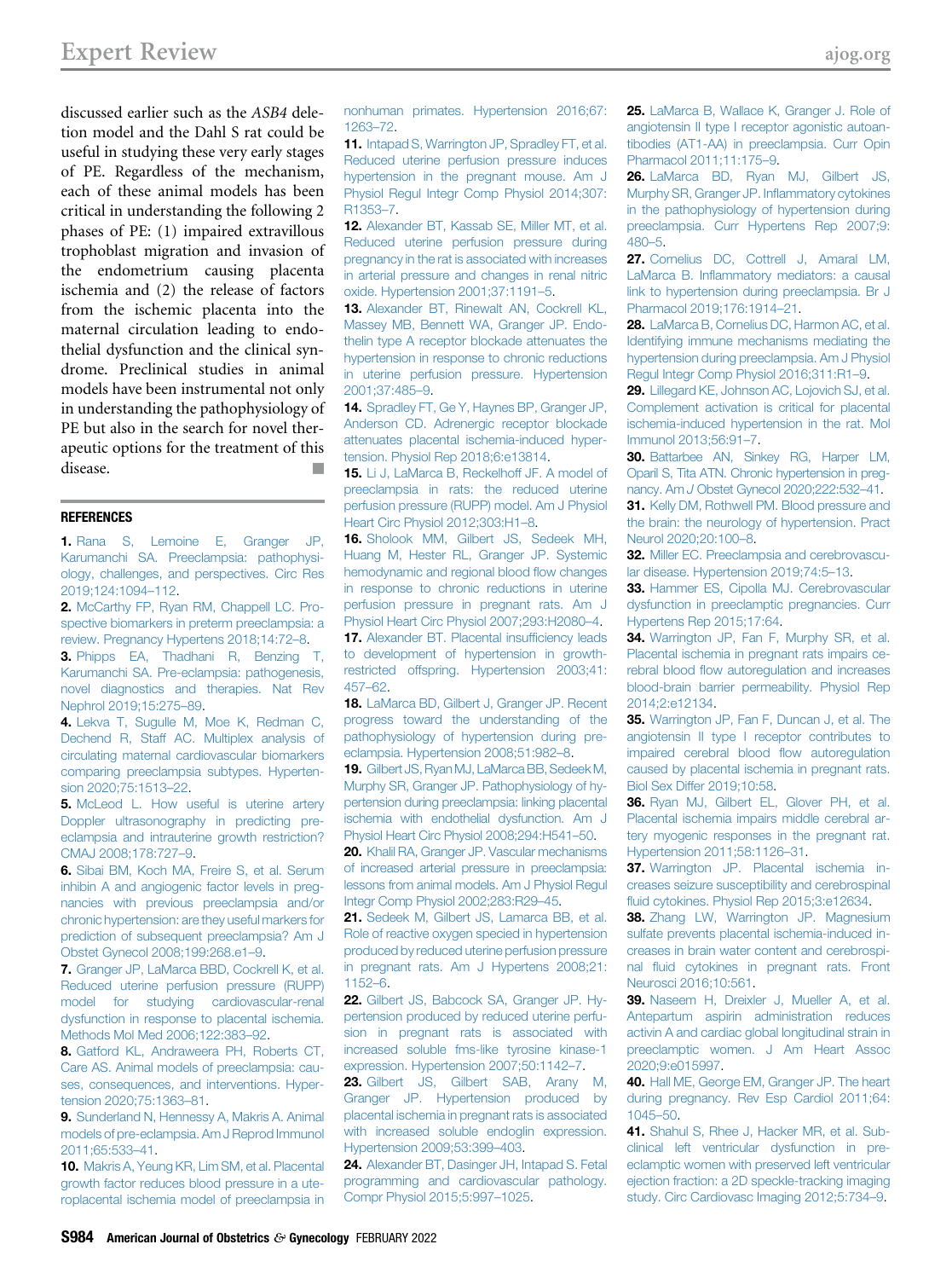<span id="page-12-0"></span>42. [Bakrania BA, Hall ME, Shahul S,](http://refhub.elsevier.com/S0002-9378(20)31199-6/sref42) [Granger JP. The reduced uterine perfusion](http://refhub.elsevier.com/S0002-9378(20)31199-6/sref42) [pressure \(RUPP\) rat model of preeclampsia ex](http://refhub.elsevier.com/S0002-9378(20)31199-6/sref42)[hibits impaired systolic function and global lon](http://refhub.elsevier.com/S0002-9378(20)31199-6/sref42)[gitudinal strain during pregnancy. Pregnancy](http://refhub.elsevier.com/S0002-9378(20)31199-6/sref42) [Hypertens 2019;18:169](http://refhub.elsevier.com/S0002-9378(20)31199-6/sref42)–72.

<span id="page-12-1"></span>43. [Paauw ND, Joles JA, Spradley FT, et al.](http://refhub.elsevier.com/S0002-9378(20)31199-6/sref43) [Exposure to placental ischemia impairs post](http://refhub.elsevier.com/S0002-9378(20)31199-6/sref43)[partum maternal renal and cardiac function in](http://refhub.elsevier.com/S0002-9378(20)31199-6/sref43) [rats. Am J Physiol Regul Integr Comp Physiol](http://refhub.elsevier.com/S0002-9378(20)31199-6/sref43) [2017;312:R664](http://refhub.elsevier.com/S0002-9378(20)31199-6/sref43)–70.

44. [Gutkowska J, Granger JP, LaMarca BB,](http://refhub.elsevier.com/S0002-9378(20)31199-6/sref44) [Danalache BA, Wang D, Jankowski M. Changes](http://refhub.elsevier.com/S0002-9378(20)31199-6/sref44) [in cardiac structure in hypertension produced by](http://refhub.elsevier.com/S0002-9378(20)31199-6/sref44) [placental ischemia in pregnant rats: effect of](http://refhub.elsevier.com/S0002-9378(20)31199-6/sref44) [tumor necrosis factor blockade. J Hypertens](http://refhub.elsevier.com/S0002-9378(20)31199-6/sref44) [2011;29:1203](http://refhub.elsevier.com/S0002-9378(20)31199-6/sref44)–12.

<span id="page-12-48"></span><span id="page-12-2"></span>45. [Sekimoto A, Tanaka K, Hashizume Y, et al.](http://refhub.elsevier.com/S0002-9378(20)31199-6/sref45) Tadalafi[l alleviates preeclampsia and fetal](http://refhub.elsevier.com/S0002-9378(20)31199-6/sref45) [growth restriction in RUPP model of pre](http://refhub.elsevier.com/S0002-9378(20)31199-6/sref45)[eclampsia in mice. Biochem Biophys Res](http://refhub.elsevier.com/S0002-9378(20)31199-6/sref45) [Commun 2020;521:769](http://refhub.elsevier.com/S0002-9378(20)31199-6/sref45)–74.

<span id="page-12-3"></span>46. [Makris A, Thornton C, Thompson J, et al.](http://refhub.elsevier.com/S0002-9378(20)31199-6/sref46) [Uteroplacental ischemia results in proteinuric](http://refhub.elsevier.com/S0002-9378(20)31199-6/sref46) [hypertension and elevated sFLT-1. Kidney Int](http://refhub.elsevier.com/S0002-9378(20)31199-6/sref46) [2007;71:977](http://refhub.elsevier.com/S0002-9378(20)31199-6/sref46)–84.

<span id="page-12-4"></span>47. [Powe CE, Levine RJ, Karumanchi SA. Pre](http://refhub.elsevier.com/S0002-9378(20)31199-6/sref47)[eclampsia, a disease of the maternal endothe](http://refhub.elsevier.com/S0002-9378(20)31199-6/sref47)[lium: the role of antiangiogenic factors and](http://refhub.elsevier.com/S0002-9378(20)31199-6/sref47) [implications for later cardiovascular disease.](http://refhub.elsevier.com/S0002-9378(20)31199-6/sref47) [Circulation 2011;123:2856](http://refhub.elsevier.com/S0002-9378(20)31199-6/sref47)–69.

<span id="page-12-5"></span>48. [Failla CM, De Luca N, Zaccaria ML, et al.](http://refhub.elsevier.com/S0002-9378(20)31199-6/sref48) [Mice over-expressing placenta growth factor in](http://refhub.elsevier.com/S0002-9378(20)31199-6/sref48) [the skin exhibit increased vascularization and](http://refhub.elsevier.com/S0002-9378(20)31199-6/sref48) [vessel permeability independently of VEGF-A. J](http://refhub.elsevier.com/S0002-9378(20)31199-6/sref48) [Dematol Sci 2018;90:93](http://refhub.elsevier.com/S0002-9378(20)31199-6/sref48)–6.

<span id="page-12-6"></span>49. [Heydarian M, McCaffrey T, Florea L, et al.](http://refhub.elsevier.com/S0002-9378(20)31199-6/sref49) [Novel splice variants of sFlt1 are upregulated in](http://refhub.elsevier.com/S0002-9378(20)31199-6/sref49) [preeclampsia. Placenta 2009;30:250](http://refhub.elsevier.com/S0002-9378(20)31199-6/sref49)–5.

<span id="page-12-7"></span>50. [Maynard SE, Min JY, Merchan J, et al.](http://refhub.elsevier.com/S0002-9378(20)31199-6/sref50) [Excess placental soluble fms-like tyrosine kinase](http://refhub.elsevier.com/S0002-9378(20)31199-6/sref50) [1 \(sFlt-1\) may contribute to endothelial](http://refhub.elsevier.com/S0002-9378(20)31199-6/sref50) [dysfunction, hypertension, and proteinuria in](http://refhub.elsevier.com/S0002-9378(20)31199-6/sref50) [preeclampsia. J Clin Invest 2003;111:649](http://refhub.elsevier.com/S0002-9378(20)31199-6/sref50)–58.

<span id="page-12-9"></span><span id="page-12-8"></span>51. [Venkatesha S, Toporsian M, Lam C, et al.](http://refhub.elsevier.com/S0002-9378(20)31199-6/sref51) [Soluble endoglin contributes to the pathogen](http://refhub.elsevier.com/S0002-9378(20)31199-6/sref51)[esis of preeclampsia. Nat Med 2006;12:642](http://refhub.elsevier.com/S0002-9378(20)31199-6/sref51)–9. 52. [Murphy SR, LaMarca BB, Cockrell K,](http://refhub.elsevier.com/S0002-9378(20)31199-6/sref52) [Granger JP. Role of endothelin in mediating](http://refhub.elsevier.com/S0002-9378(20)31199-6/sref52) [soluble fms-like tyrosine kinase 1-induced hy](http://refhub.elsevier.com/S0002-9378(20)31199-6/sref52)[pertension in pregnant rats. Hypertension](http://refhub.elsevier.com/S0002-9378(20)31199-6/sref52) [2010;55:394](http://refhub.elsevier.com/S0002-9378(20)31199-6/sref52)–8.

<span id="page-12-10"></span>53. [Lu F, Longo M, Tamayo E, et al. The effect of](http://refhub.elsevier.com/S0002-9378(20)31199-6/sref53) [over-expression of sFlt-1 on blood pressure and](http://refhub.elsevier.com/S0002-9378(20)31199-6/sref53) [the occurrence of other manifestations of pre](http://refhub.elsevier.com/S0002-9378(20)31199-6/sref53)[eclampsia in unrestrained conscious pregnant](http://refhub.elsevier.com/S0002-9378(20)31199-6/sref53) [mice. Am J Obstet Gynecol 2007;196:396.](http://refhub.elsevier.com/S0002-9378(20)31199-6/sref53) e1–[7; discussion 396.e7.](http://refhub.elsevier.com/S0002-9378(20)31199-6/sref53)

<span id="page-12-11"></span>54. [Szalai G, Romero R, Chaiworapongsa T,](http://refhub.elsevier.com/S0002-9378(20)31199-6/sref54) [et al. Full-length human placental SFlt-1-e15a](http://refhub.elsevier.com/S0002-9378(20)31199-6/sref54) [isoform induces distinct maternal phenotypes of](http://refhub.elsevier.com/S0002-9378(20)31199-6/sref54) [preeclampsia in mice. PLoS One 2015;10:](http://refhub.elsevier.com/S0002-9378(20)31199-6/sref54) [e0119547.](http://refhub.elsevier.com/S0002-9378(20)31199-6/sref54)

<span id="page-12-12"></span>55. Szalai G. Xu Y. Romero R. et al. In vivo ex[periments reveal the good, the bad and the ugly](http://refhub.elsevier.com/S0002-9378(20)31199-6/sref55) [faces of sFlt-1 in pregnancy. PLoS One 2014;9:](http://refhub.elsevier.com/S0002-9378(20)31199-6/sref55) [e110867](http://refhub.elsevier.com/S0002-9378(20)31199-6/sref55).

<span id="page-12-45"></span><span id="page-12-13"></span>56. [Spradley FT, Tan AY, Joo WS, et al.](http://refhub.elsevier.com/S0002-9378(20)31199-6/sref56) [Placental growth factor administration abolishes](http://refhub.elsevier.com/S0002-9378(20)31199-6/sref56) [placental ischemia-induced hypertension. Hy](http://refhub.elsevier.com/S0002-9378(20)31199-6/sref56)[pertension 2016;67:740](http://refhub.elsevier.com/S0002-9378(20)31199-6/sref56)–7.

<span id="page-12-14"></span>57. [Logue OC, Mahdi F, Chapman H,](http://refhub.elsevier.com/S0002-9378(20)31199-6/sref57) [George EM, Bidwell GL 3rd. A maternally](http://refhub.elsevier.com/S0002-9378(20)31199-6/sref57) [sequestered, biopolymer-stabilized vascular](http://refhub.elsevier.com/S0002-9378(20)31199-6/sref57) [endothelial growth factor \(VEGF\) chimera for](http://refhub.elsevier.com/S0002-9378(20)31199-6/sref57) [treatment of preeclampsia. J Am Heart Assoc](http://refhub.elsevier.com/S0002-9378(20)31199-6/sref57) [2017;6:e007216.](http://refhub.elsevier.com/S0002-9378(20)31199-6/sref57)

<span id="page-12-15"></span>58. [Thadhani R, Hagmann H,](http://refhub.elsevier.com/S0002-9378(20)31199-6/sref58) [Schaarschmidt W, et al. Removal of soluble fms](http://refhub.elsevier.com/S0002-9378(20)31199-6/sref58)[like tyrosine kinase-1 by dextran sulfate apher](http://refhub.elsevier.com/S0002-9378(20)31199-6/sref58)[esis in preeclampsia. J Am Soc Nephrol](http://refhub.elsevier.com/S0002-9378(20)31199-6/sref58) [2016;27:903](http://refhub.elsevier.com/S0002-9378(20)31199-6/sref58)–13.

<span id="page-12-47"></span><span id="page-12-16"></span>59. [Thadhani R, Kisner T, Hagmann H, et al.](http://refhub.elsevier.com/S0002-9378(20)31199-6/sref59) [Pilot study of extracorporeal removal of soluble](http://refhub.elsevier.com/S0002-9378(20)31199-6/sref59) [fms-like tyrosine kinase 1 in preeclampsia. Cir](http://refhub.elsevier.com/S0002-9378(20)31199-6/sref59)[culation 2011;124:940](http://refhub.elsevier.com/S0002-9378(20)31199-6/sref59)–50.

<span id="page-12-17"></span>60. [Abildgaard U, Heimdal K. Pathogenesis of](http://refhub.elsevier.com/S0002-9378(20)31199-6/sref60) [the syndrome of hemolysis, elevated liver en](http://refhub.elsevier.com/S0002-9378(20)31199-6/sref60)[zymes, and low platelet count \(HELLP\): a review.](http://refhub.elsevier.com/S0002-9378(20)31199-6/sref60) Eur J [Obstet Gynecol Reprod Biol 2013;166:](http://refhub.elsevier.com/S0002-9378(20)31199-6/sref60) [117](http://refhub.elsevier.com/S0002-9378(20)31199-6/sref60)–23.

<span id="page-12-18"></span>61. [Bean C, Spencer SK, Bowles T, et al. Inhi](http://refhub.elsevier.com/S0002-9378(20)31199-6/sref61)[bition of T-cell activation attenuates hyperten](http://refhub.elsevier.com/S0002-9378(20)31199-6/sref61)sion,  $TNF\alpha$ [, IL-17, and blood-brain barrier](http://refhub.elsevier.com/S0002-9378(20)31199-6/sref61) [permeability in pregnant rats with angiogenic](http://refhub.elsevier.com/S0002-9378(20)31199-6/sref61) [imbalance. Am J Reprod Immunol 2016;76:](http://refhub.elsevier.com/S0002-9378(20)31199-6/sref61) [272](http://refhub.elsevier.com/S0002-9378(20)31199-6/sref61)–9.

<span id="page-12-50"></span><span id="page-12-19"></span>62. [Wallace K, Morris R, Kyle PB, et al. Hyper](http://refhub.elsevier.com/S0002-9378(20)31199-6/sref62)tension, infl[ammation and T lymphocytes are](http://refhub.elsevier.com/S0002-9378(20)31199-6/sref62) [increased in a rat model of HELLP syndrome.](http://refhub.elsevier.com/S0002-9378(20)31199-6/sref62) [Hypertens Pregnancy 2014;33:41](http://refhub.elsevier.com/S0002-9378(20)31199-6/sref62)–54.

<span id="page-12-20"></span>63. [Wallace K, Bean C, Bowles T, et al. Hyper](http://refhub.elsevier.com/S0002-9378(20)31199-6/sref63)[tension, anxiety, and blood-brain barrier](http://refhub.elsevier.com/S0002-9378(20)31199-6/sref63) [permeability are increased in postpartum severe](http://refhub.elsevier.com/S0002-9378(20)31199-6/sref63) [preeclampsia/hemolysis, elevated liver en](http://refhub.elsevier.com/S0002-9378(20)31199-6/sref63)[zymes, and low platelet count syndrome rats.](http://refhub.elsevier.com/S0002-9378(20)31199-6/sref63) [Hypertension 2018;72:946](http://refhub.elsevier.com/S0002-9378(20)31199-6/sref63)–54.

<span id="page-12-21"></span>64. [Spaan JJ, Brown MA. Renin-angiotensin](http://refhub.elsevier.com/S0002-9378(20)31199-6/sref64) [system in pre-eclampsia: everything old is new](http://refhub.elsevier.com/S0002-9378(20)31199-6/sref64) [again. Obstet Med 2012;5:147](http://refhub.elsevier.com/S0002-9378(20)31199-6/sref64)–53.

<span id="page-12-22"></span>65. [Rieber-Mohn AB, Sugulle M, Wallukat G,](http://refhub.elsevier.com/S0002-9378(20)31199-6/sref65) [et al. Auto-antibodies against the angiotensin II](http://refhub.elsevier.com/S0002-9378(20)31199-6/sref65) [type I receptor in women with uteroplacental](http://refhub.elsevier.com/S0002-9378(20)31199-6/sref65) [acute atherosis and preeclampsia at delivery](http://refhub.elsevier.com/S0002-9378(20)31199-6/sref65) [and several years postpartum. J Reprod](http://refhub.elsevier.com/S0002-9378(20)31199-6/sref65) [Immunol 2018;128:23](http://refhub.elsevier.com/S0002-9378(20)31199-6/sref65)–9.

<span id="page-12-23"></span>66. Herse F, Staff AC, Hering L, Müller DN, Luft FC, [Dechend R. AT1-receptor autoantibodies and](http://refhub.elsevier.com/S0002-9378(20)31199-6/sref66) [uteroplacental RAS in pregnancy and pre](http://refhub.elsevier.com/S0002-9378(20)31199-6/sref66)[eclampsia. J Mol Med \(Berl\) 2008;86:697](http://refhub.elsevier.com/S0002-9378(20)31199-6/sref66)–703.

<span id="page-12-24"></span>67. [LaMarca B, Parrish M, Ray LF, et al. Hy](http://refhub.elsevier.com/S0002-9378(20)31199-6/sref67)[pertension in response to autoantibodies to the](http://refhub.elsevier.com/S0002-9378(20)31199-6/sref67) [angiotensin II type I receptor \(AT1-AA\) in preg](http://refhub.elsevier.com/S0002-9378(20)31199-6/sref67)[nant rats: role of endothelin-1. Hypertension](http://refhub.elsevier.com/S0002-9378(20)31199-6/sref67) [2009;54:905](http://refhub.elsevier.com/S0002-9378(20)31199-6/sref67)–9.

<span id="page-12-25"></span>68. [Zhou CC, Zhang Y, Irani RA, et al. Angio](http://refhub.elsevier.com/S0002-9378(20)31199-6/sref68)[tensin receptor agonistic autoantibodies induce](http://refhub.elsevier.com/S0002-9378(20)31199-6/sref68) [pre-eclampsia in pregnant mice. Nat Med](http://refhub.elsevier.com/S0002-9378(20)31199-6/sref68) [2008;14:855](http://refhub.elsevier.com/S0002-9378(20)31199-6/sref68)–62.

<span id="page-12-26"></span>69. [Cunningham MW Jr, Vaka VR, McMaster K,](http://refhub.elsevier.com/S0002-9378(20)31199-6/sref69) [et al. Renal natural killer cell activation and](http://refhub.elsevier.com/S0002-9378(20)31199-6/sref69) [mitochondrial oxidative stress; new mecha](http://refhub.elsevier.com/S0002-9378(20)31199-6/sref69)[nisms in AT1-AA mediated hypertensive preg](http://refhub.elsevier.com/S0002-9378(20)31199-6/sref69)[nancy. Pregnancy Hypertens 2019;15:72](http://refhub.elsevier.com/S0002-9378(20)31199-6/sref69)–7.

<span id="page-12-44"></span><span id="page-12-43"></span><span id="page-12-42"></span><span id="page-12-41"></span><span id="page-12-27"></span>70. [Cunningham MW Jr, Castillo J, Ibrahim T,](http://refhub.elsevier.com/S0002-9378(20)31199-6/sref70) [et al. AT1-AA \(angiotensin II type 1 receptor](http://refhub.elsevier.com/S0002-9378(20)31199-6/sref70) [agonistic autoantibody\) blockade prevents pre](http://refhub.elsevier.com/S0002-9378(20)31199-6/sref70)[eclamptic symptoms in placental ischemic rats.](http://refhub.elsevier.com/S0002-9378(20)31199-6/sref70) [Hypertension 2018;71:886](http://refhub.elsevier.com/S0002-9378(20)31199-6/sref70)–93.

<span id="page-12-28"></span>71. [LaMarca B, Parrish MR, Wallace K.](http://refhub.elsevier.com/S0002-9378(20)31199-6/sref71) [Agonistic autoantibodies to the angiotensin II](http://refhub.elsevier.com/S0002-9378(20)31199-6/sref71) [type I receptor cause pathophysiologic charac](http://refhub.elsevier.com/S0002-9378(20)31199-6/sref71)[teristics of preeclampsia. Gend Med 2012;9:](http://refhub.elsevier.com/S0002-9378(20)31199-6/sref71) [139](http://refhub.elsevier.com/S0002-9378(20)31199-6/sref71)–46.

<span id="page-12-29"></span>72. [LaMarca B, Wallace K, Herse F, et al. Hy](http://refhub.elsevier.com/S0002-9378(20)31199-6/sref72)[pertension in response to placental ischemia](http://refhub.elsevier.com/S0002-9378(20)31199-6/sref72) [during pregnancy: role of B lymphocytes. Hy](http://refhub.elsevier.com/S0002-9378(20)31199-6/sref72)[pertension 2011;57:865](http://refhub.elsevier.com/S0002-9378(20)31199-6/sref72)–71.

<span id="page-12-30"></span>73. [Parrish MR, Murphy SR, Rutland S, et al.](http://refhub.elsevier.com/S0002-9378(20)31199-6/sref73) [The effect of immune factors, tumor necrosis](http://refhub.elsevier.com/S0002-9378(20)31199-6/sref73) [factor-alpha, and agonistic autoantibodies to the](http://refhub.elsevier.com/S0002-9378(20)31199-6/sref73) [angiotensin II type I receptor on soluble fms-like](http://refhub.elsevier.com/S0002-9378(20)31199-6/sref73) [tyrosine-1 and soluble endoglin production in](http://refhub.elsevier.com/S0002-9378(20)31199-6/sref73) [response to hypertension during pregnancy. Am](http://refhub.elsevier.com/S0002-9378(20)31199-6/sref73) [J Hypertens 2010;23:911](http://refhub.elsevier.com/S0002-9378(20)31199-6/sref73)–6.

<span id="page-12-31"></span>74. [Prins JR, Boelens HM, Heimweg J, et al.](http://refhub.elsevier.com/S0002-9378(20)31199-6/sref74) [Preeclampsia is associated with lower percent](http://refhub.elsevier.com/S0002-9378(20)31199-6/sref74)[ages of regulatory T cells in maternal blood.](http://refhub.elsevier.com/S0002-9378(20)31199-6/sref74) [Hypertens Pregnancy 2009;28:300](http://refhub.elsevier.com/S0002-9378(20)31199-6/sref74)–11.

<span id="page-12-32"></span>75. [Care AS, Bourque SL, Morton JS,](http://refhub.elsevier.com/S0002-9378(20)31199-6/sref75) [Hjartarson EP, Robertson SA, Davidge ST.](http://refhub.elsevier.com/S0002-9378(20)31199-6/sref75) [Reduction in regulatory T cells in early pregnancy](http://refhub.elsevier.com/S0002-9378(20)31199-6/sref75) [causes uterine artery dysfunction in mice. Hy](http://refhub.elsevier.com/S0002-9378(20)31199-6/sref75)[pertension 2018;72:177](http://refhub.elsevier.com/S0002-9378(20)31199-6/sref75)–87.

<span id="page-12-49"></span><span id="page-12-46"></span><span id="page-12-33"></span>76. [Gomez-Lopez N, Arenas-Hernandez M,](http://refhub.elsevier.com/S0002-9378(20)31199-6/sref76) [Romero R, et al. Regulatory T cells play a role in a](http://refhub.elsevier.com/S0002-9378(20)31199-6/sref76) [subset of idiopathic preterm labor/birth and](http://refhub.elsevier.com/S0002-9378(20)31199-6/sref76) [adverse neonatal outcomes. Cell Rep 2020;32:](http://refhub.elsevier.com/S0002-9378(20)31199-6/sref76) [107874.](http://refhub.elsevier.com/S0002-9378(20)31199-6/sref76)

<span id="page-12-34"></span>77. [Wallace K, Richards S, Dhillon P, et al.](http://refhub.elsevier.com/S0002-9378(20)31199-6/sref77) [CD4](http://refhub.elsevier.com/S0002-9378(20)31199-6/sref77)+ [T-helper cells stimulated in response to](http://refhub.elsevier.com/S0002-9378(20)31199-6/sref77) [placental ischemia mediate hypertension during](http://refhub.elsevier.com/S0002-9378(20)31199-6/sref77) [pregnancy. Hypertension 2011;57:949](http://refhub.elsevier.com/S0002-9378(20)31199-6/sref77)–55.

<span id="page-12-35"></span>78. [Cornelius DC, Amaral LM, Wallace K, et al.](http://refhub.elsevier.com/S0002-9378(20)31199-6/sref78) [Reduced uterine perfusion pressure T-helper 17](http://refhub.elsevier.com/S0002-9378(20)31199-6/sref78) [cells cause pathophysiology associated](http://refhub.elsevier.com/S0002-9378(20)31199-6/sref78) [with preeclampsia during pregnancy. Am J](http://refhub.elsevier.com/S0002-9378(20)31199-6/sref78) [Physiol Regul Integr Comp Physiol 2016;311:](http://refhub.elsevier.com/S0002-9378(20)31199-6/sref78) [R1192](http://refhub.elsevier.com/S0002-9378(20)31199-6/sref78)–9.

<span id="page-12-36"></span>79. [Cornelius DC, Amaral LM, Harmon A, et al.](http://refhub.elsevier.com/S0002-9378(20)31199-6/sref79) [An increased population of regulatory T cells](http://refhub.elsevier.com/S0002-9378(20)31199-6/sref79) [improves the pathophysiology of placental](http://refhub.elsevier.com/S0002-9378(20)31199-6/sref79) [ischemia in a rat model of preeclampsia. Am J](http://refhub.elsevier.com/S0002-9378(20)31199-6/sref79) [Physiol Regul Integr Comp Physiol 2015;309:](http://refhub.elsevier.com/S0002-9378(20)31199-6/sref79) [R884](http://refhub.elsevier.com/S0002-9378(20)31199-6/sref79)–91.

<span id="page-12-37"></span>80. [Ibrahim T, Przybyl L, Harmon AC, et al.](http://refhub.elsevier.com/S0002-9378(20)31199-6/sref80) [Proliferation of endogenous regulatory T cells](http://refhub.elsevier.com/S0002-9378(20)31199-6/sref80) [improve the pathophysiology associated with](http://refhub.elsevier.com/S0002-9378(20)31199-6/sref80) [placental ischaemia of pregnancy. Am J Reprod](http://refhub.elsevier.com/S0002-9378(20)31199-6/sref80) [Immunol 2017 \[Epub ahead of print\].](http://refhub.elsevier.com/S0002-9378(20)31199-6/sref80)

<span id="page-12-39"></span><span id="page-12-38"></span>81. Saito S. Sakai M. Th1/Th2 balance in pre[eclampsia. J Reprod Immunol 2003;59:161](http://refhub.elsevier.com/S0002-9378(20)31199-6/sref81)–73. 82. [Alexander BT, Cockrell KL, Massey MB,](http://refhub.elsevier.com/S0002-9378(20)31199-6/sref82) [Bennett WA, Granger JP. Tumor necrosis](http://refhub.elsevier.com/S0002-9378(20)31199-6/sref82) [factor-alpha-induced hypertension in pregnant](http://refhub.elsevier.com/S0002-9378(20)31199-6/sref82) [rats results in decreased renal neuronal nitric](http://refhub.elsevier.com/S0002-9378(20)31199-6/sref82) [oxide synthase expression. Am J Hypertens](http://refhub.elsevier.com/S0002-9378(20)31199-6/sref82) [2002;15:170](http://refhub.elsevier.com/S0002-9378(20)31199-6/sref82)–5.

<span id="page-12-40"></span>83. [LaMarca BBD, Cockrell K, Sullivan E,](http://refhub.elsevier.com/S0002-9378(20)31199-6/sref83) [Bennett W, Granger JP. Role of endothelin in](http://refhub.elsevier.com/S0002-9378(20)31199-6/sref83) [mediating tumor necrosis factor-induced](http://refhub.elsevier.com/S0002-9378(20)31199-6/sref83)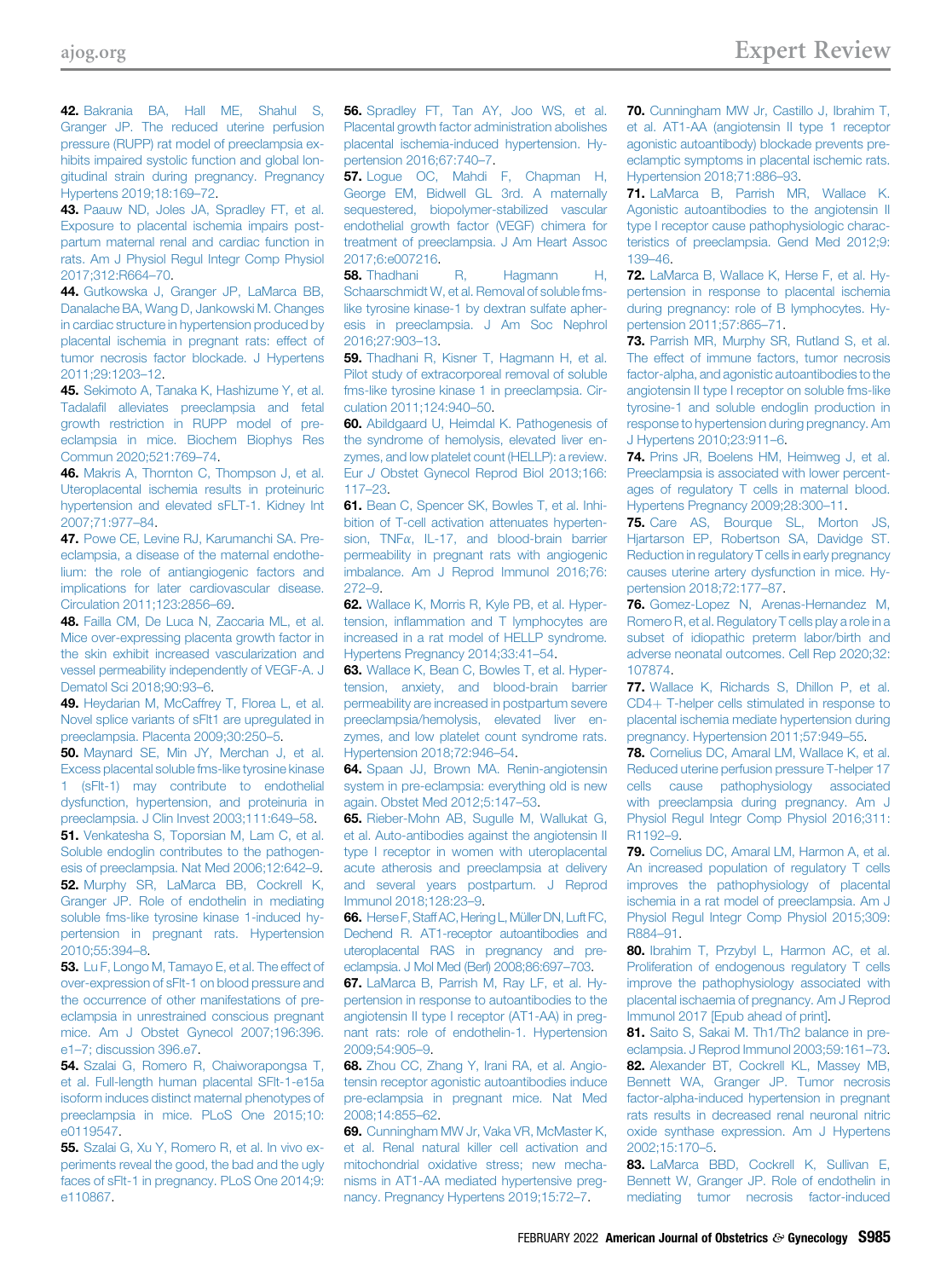<span id="page-13-45"></span><span id="page-13-44"></span>[hypertension in pregnant rats. Hypertension](http://refhub.elsevier.com/S0002-9378(20)31199-6/sref83) [2005;46:82](http://refhub.elsevier.com/S0002-9378(20)31199-6/sref83)–6.

<span id="page-13-0"></span>84. [Bakrania BA, Spradley FT, Satchell SC, et al.](http://refhub.elsevier.com/S0002-9378(20)31199-6/sref84) [Heme oxygenase-1 is a potent inhibitor of](http://refhub.elsevier.com/S0002-9378(20)31199-6/sref84) [placental ischemia-mediated endothelin-1 pro](http://refhub.elsevier.com/S0002-9378(20)31199-6/sref84)[duction in cultured human glomerular endothe](http://refhub.elsevier.com/S0002-9378(20)31199-6/sref84)[lial cells. Am J Physiol Regul Integr Comp Physiol](http://refhub.elsevier.com/S0002-9378(20)31199-6/sref84) [2018;314:R427](http://refhub.elsevier.com/S0002-9378(20)31199-6/sref84)–32.

<span id="page-13-1"></span>85. [LaMarca B, Wallukat G, Llinas M, Herse F,](http://refhub.elsevier.com/S0002-9378(20)31199-6/sref85) [Dechend R, Granger JP. Autoantibodies to the](http://refhub.elsevier.com/S0002-9378(20)31199-6/sref85) [angiotensin type I receptor in response to](http://refhub.elsevier.com/S0002-9378(20)31199-6/sref85) [placental ischemia and tumor necrosis factor](http://refhub.elsevier.com/S0002-9378(20)31199-6/sref85) [alpha in pregnant rats. Hypertension 2008;52:](http://refhub.elsevier.com/S0002-9378(20)31199-6/sref85) [1168](http://refhub.elsevier.com/S0002-9378(20)31199-6/sref85)–72.

<span id="page-13-55"></span><span id="page-13-54"></span><span id="page-13-2"></span>86. [Duncan JW, Younes ST, Hildebrandt E,](http://refhub.elsevier.com/S0002-9378(20)31199-6/sref86) [Ryan MJ, Granger JP, Drummond HA. Tumor](http://refhub.elsevier.com/S0002-9378(20)31199-6/sref86) necrosis factor- $\alpha$  [impairs cerebral blood](http://refhub.elsevier.com/S0002-9378(20)31199-6/sref86) flow in [pregnant](http://refhub.elsevier.com/S0002-9378(20)31199-6/sref86) [rats:](http://refhub.elsevier.com/S0002-9378(20)31199-6/sref86) [role](http://refhub.elsevier.com/S0002-9378(20)31199-6/sref86) [of](http://refhub.elsevier.com/S0002-9378(20)31199-6/sref86) [vascular](http://refhub.elsevier.com/S0002-9378(20)31199-6/sref86)  $\beta$ -epithelial Na<sup>+</sup> [channel. Am J Physiol Heart Circ Physiol](http://refhub.elsevier.com/S0002-9378(20)31199-6/sref86) [2020;318:H1018](http://refhub.elsevier.com/S0002-9378(20)31199-6/sref86)–27.

<span id="page-13-3"></span>87. [Faas MM, Schuiling GA, Baller JF,](http://refhub.elsevier.com/S0002-9378(20)31199-6/sref87) [Visscher CA, Bakker WW. A new animal model](http://refhub.elsevier.com/S0002-9378(20)31199-6/sref87) [for human preeclampsia: ultra-low-dose endo](http://refhub.elsevier.com/S0002-9378(20)31199-6/sref87)[toxin infusion in pregnant rats. Am J Obstet](http://refhub.elsevier.com/S0002-9378(20)31199-6/sref87) [Gynecol 1994;171:158](http://refhub.elsevier.com/S0002-9378(20)31199-6/sref87)–64.

<span id="page-13-4"></span>88. [Cotechini T, Komisarenko M, Sperou A,](http://refhub.elsevier.com/S0002-9378(20)31199-6/sref88) [Macdonald-Goodfellow S, Adams MA,](http://refhub.elsevier.com/S0002-9378(20)31199-6/sref88) Graham CH. Infl[ammation in rat pregnancy in](http://refhub.elsevier.com/S0002-9378(20)31199-6/sref88)[hibits spiral artery remodeling leading to fetal](http://refhub.elsevier.com/S0002-9378(20)31199-6/sref88) [growth restriction and features of preeclampsia.](http://refhub.elsevier.com/S0002-9378(20)31199-6/sref88) [J Exp Med 2014;211:165](http://refhub.elsevier.com/S0002-9378(20)31199-6/sref88)–79.

<span id="page-13-5"></span>89. [Han C, Wang C, Chen Y, et al. Placenta](http://refhub.elsevier.com/S0002-9378(20)31199-6/sref89)[derived extracellular vesicles induce pre](http://refhub.elsevier.com/S0002-9378(20)31199-6/sref89)[eclampsia in mouse models. Haematologica](http://refhub.elsevier.com/S0002-9378(20)31199-6/sref89) [2020;105:1686](http://refhub.elsevier.com/S0002-9378(20)31199-6/sref89)–94.

<span id="page-13-6"></span>90. [Germain SJ, Sacks GP, Sooranna SR,](http://refhub.elsevier.com/S0002-9378(20)31199-6/sref90) [Sargent IL, Redman CW. Systemic in](http://refhub.elsevier.com/S0002-9378(20)31199-6/sref90)flamma[tory priming in normal pregnancy and pre](http://refhub.elsevier.com/S0002-9378(20)31199-6/sref90)[eclampsia: the role of circulating](http://refhub.elsevier.com/S0002-9378(20)31199-6/sref90) [syncytiotrophoblast microparticles. J Immunol](http://refhub.elsevier.com/S0002-9378(20)31199-6/sref90) [2007;178:5949](http://refhub.elsevier.com/S0002-9378(20)31199-6/sref90)–56.

<span id="page-13-8"></span><span id="page-13-7"></span>91. [George EM, Granger JP. Linking placental](http://refhub.elsevier.com/S0002-9378(20)31199-6/sref91) [ischemia and hypertension in preeclampsia: role](http://refhub.elsevier.com/S0002-9378(20)31199-6/sref91) [of endothelin 1. Hypertension 2012;60:507](http://refhub.elsevier.com/S0002-9378(20)31199-6/sref91)–11. 92. Mastrogiannis DS, O'[Brien WF, Krammer J,](http://refhub.elsevier.com/S0002-9378(20)31199-6/sref92) [Benoit R. Potential role of endothelin-1 in normal](http://refhub.elsevier.com/S0002-9378(20)31199-6/sref92) [and hypertensive pregnancies. Am J Obstet](http://refhub.elsevier.com/S0002-9378(20)31199-6/sref92)

<span id="page-13-9"></span>[Gynecol 1991;165:1711](http://refhub.elsevier.com/S0002-9378(20)31199-6/sref92)–6. 93. [Perper JA, Patterson GT, Backner JS. Face](http://refhub.elsevier.com/S0002-9378(20)31199-6/sref93) [imaging reconstructive morphography. A new](http://refhub.elsevier.com/S0002-9378(20)31199-6/sref93) [method for physiognomic reconstruction. Am J](http://refhub.elsevier.com/S0002-9378(20)31199-6/sref93) [Forensic Med Pathol 1988;9:126](http://refhub.elsevier.com/S0002-9378(20)31199-6/sref93)–38.

<span id="page-13-10"></span>94. [Sladek SM, Magness RR, Conrad KP. Nitric](http://refhub.elsevier.com/S0002-9378(20)31199-6/sref94) [oxide and pregnancy. Am J Physiol 1997;272:](http://refhub.elsevier.com/S0002-9378(20)31199-6/sref94) [R441](http://refhub.elsevier.com/S0002-9378(20)31199-6/sref94)–63.

<span id="page-13-11"></span>95. [Ramesar SV, Mackraj I, Gathiram P,](http://refhub.elsevier.com/S0002-9378(20)31199-6/sref95) Moodley J. Sildenafi[l citrate decreases sFlt-1](http://refhub.elsevier.com/S0002-9378(20)31199-6/sref95) [and sEng in pregnant L-NAME treated](http://refhub.elsevier.com/S0002-9378(20)31199-6/sref95) [Sprague-Dawley rats. Eur J Obstet Gynecol](http://refhub.elsevier.com/S0002-9378(20)31199-6/sref95) [Reprod Biol 2011;157:136](http://refhub.elsevier.com/S0002-9378(20)31199-6/sref95)–40.

<span id="page-13-12"></span>96. [Davisson RL, Hoffmann DS, Butz GM, et al.](http://refhub.elsevier.com/S0002-9378(20)31199-6/sref96) [Discovery of a spontaneous genetic mouse](http://refhub.elsevier.com/S0002-9378(20)31199-6/sref96) [model of preeclampsia. Hypertension 2002;39:](http://refhub.elsevier.com/S0002-9378(20)31199-6/sref96) [337](http://refhub.elsevier.com/S0002-9378(20)31199-6/sref96)–42.

<span id="page-13-13"></span>97. [Dokras A, Hoffmann DS, Eastvold JS, et al.](http://refhub.elsevier.com/S0002-9378(20)31199-6/sref97) [Severe feto-placental abnormalities precede the](http://refhub.elsevier.com/S0002-9378(20)31199-6/sref97) [onset of hypertension and proteinuria in a mouse](http://refhub.elsevier.com/S0002-9378(20)31199-6/sref97) <span id="page-13-42"></span>[model of preeclampsia. Biol Reprod 2006;75:](http://refhub.elsevier.com/S0002-9378(20)31199-6/sref97) 899–[907.](http://refhub.elsevier.com/S0002-9378(20)31199-6/sref97)

<span id="page-13-14"></span>98. [Sones JL, Merriam AA, Seffens A, et al.](http://refhub.elsevier.com/S0002-9378(20)31199-6/sref98) [Angiogenic factor imbalance precedes comple](http://refhub.elsevier.com/S0002-9378(20)31199-6/sref98)[ment deposition in placentae of the BPH/5](http://refhub.elsevier.com/S0002-9378(20)31199-6/sref98) [model of preeclampsia. FASEB J 2018;32:](http://refhub.elsevier.com/S0002-9378(20)31199-6/sref98) [2574](http://refhub.elsevier.com/S0002-9378(20)31199-6/sref98)–86.

<span id="page-13-15"></span>99. [Bohlender J, Ganten D, Luft FC. Rats](http://refhub.elsevier.com/S0002-9378(20)31199-6/sref99) [transgenic for human renin and human angio](http://refhub.elsevier.com/S0002-9378(20)31199-6/sref99)[tensinogen as a model for gestational hyper](http://refhub.elsevier.com/S0002-9378(20)31199-6/sref99)[tension. J Am Soc Nephrol 2000;11:2056](http://refhub.elsevier.com/S0002-9378(20)31199-6/sref99)–61.

100. [Hering L, Herse F, Geusens N, et al. Effects](http://refhub.elsevier.com/S0002-9378(20)31199-6/sref100) [of circulating and local uteroplacental angio](http://refhub.elsevier.com/S0002-9378(20)31199-6/sref100)[tensin II in rat pregnancy. Hypertension 2010;56:](http://refhub.elsevier.com/S0002-9378(20)31199-6/sref100) [311](http://refhub.elsevier.com/S0002-9378(20)31199-6/sref100)–8.

<span id="page-13-52"></span><span id="page-13-51"></span><span id="page-13-39"></span>101. [Takimoto E, Ishida J, Sugiyama F,](http://refhub.elsevier.com/S0002-9378(20)31199-6/sref101) [Horiguchi H, Murakami K, Fukamizu A. Hyper](http://refhub.elsevier.com/S0002-9378(20)31199-6/sref101)[tension induced in pregnant mice by placental](http://refhub.elsevier.com/S0002-9378(20)31199-6/sref101) [renin and maternal angiotensinogen. Science](http://refhub.elsevier.com/S0002-9378(20)31199-6/sref101) [1996;274:995](http://refhub.elsevier.com/S0002-9378(20)31199-6/sref101)–8.

<span id="page-13-16"></span>102. Kräker K, O'[Driscoll JM, Schütte T, et al.](http://refhub.elsevier.com/S0002-9378(20)31199-6/sref102) [Statins reverse postpartum cardiovascular](http://refhub.elsevier.com/S0002-9378(20)31199-6/sref102) [dysfunction in a rat model of preeclampsia. Hy](http://refhub.elsevier.com/S0002-9378(20)31199-6/sref102)[pertension 2020;75:202](http://refhub.elsevier.com/S0002-9378(20)31199-6/sref102)–10.

<span id="page-13-17"></span>103. [Denney JM, Bird C, Gendron-Fitzpatrick A,](http://refhub.elsevier.com/S0002-9378(20)31199-6/sref103) [Sampene E, Bird IM, Shah DM. Renin-angio](http://refhub.elsevier.com/S0002-9378(20)31199-6/sref103)[tensin system transgenic mouse model re](http://refhub.elsevier.com/S0002-9378(20)31199-6/sref103)[capitulates pathophysiology similar to human](http://refhub.elsevier.com/S0002-9378(20)31199-6/sref103) [preeclampsia with renal injury that may be](http://refhub.elsevier.com/S0002-9378(20)31199-6/sref103) [mediated through VEGF. Am J Physiol Renal](http://refhub.elsevier.com/S0002-9378(20)31199-6/sref103) [Physiol 2017;312:F445](http://refhub.elsevier.com/S0002-9378(20)31199-6/sref103)–55.

<span id="page-13-60"></span><span id="page-13-59"></span><span id="page-13-58"></span><span id="page-13-18"></span>104. [Haram K, Mortensen JH, Nagy B. Genetic](http://refhub.elsevier.com/S0002-9378(20)31199-6/sref104) [aspects of preeclampsia and the HELLP syn](http://refhub.elsevier.com/S0002-9378(20)31199-6/sref104)[drome. J Pregnancy 2014;2014:910751.](http://refhub.elsevier.com/S0002-9378(20)31199-6/sref104)

<span id="page-13-19"></span>105. [George EM, Bidwell GL. STOX1: a new](http://refhub.elsevier.com/S0002-9378(20)31199-6/sref105) [player in preeclampsia? Hypertension 2013;61:](http://refhub.elsevier.com/S0002-9378(20)31199-6/sref105) [561](http://refhub.elsevier.com/S0002-9378(20)31199-6/sref105)–3.

<span id="page-13-20"></span>106. [Doridot L, Delpoux A, Lucas B, Vaiman D.](http://refhub.elsevier.com/S0002-9378(20)31199-6/sref106) [Preeclampsia-like syndrome in STOX1 over](http://refhub.elsevier.com/S0002-9378(20)31199-6/sref106)[expressing mice: defects in immune regulation?](http://refhub.elsevier.com/S0002-9378(20)31199-6/sref106) [Am J Reprod Immunol 2013;69:127](http://refhub.elsevier.com/S0002-9378(20)31199-6/sref106)–8.

<span id="page-13-21"></span>107. [Doridot L, Passet B, Méhats C, et al.](http://refhub.elsevier.com/S0002-9378(20)31199-6/sref107) [STOX1 overexpression in mice induces severe](http://refhub.elsevier.com/S0002-9378(20)31199-6/sref107) [preeclampsia-like symptoms prevented by](http://refhub.elsevier.com/S0002-9378(20)31199-6/sref107) [aspirin at low doses. J Reprod Immunol](http://refhub.elsevier.com/S0002-9378(20)31199-6/sref107) [2012;94:6](http://refhub.elsevier.com/S0002-9378(20)31199-6/sref107)–7.

<span id="page-13-22"></span>108. [Collinot H, Marchiol C, Lagoutte I, et al.](http://refhub.elsevier.com/S0002-9378(20)31199-6/sref108) [Preeclampsia induced by STOX1 over](http://refhub.elsevier.com/S0002-9378(20)31199-6/sref108)[expression in mice induces intrauterine growth](http://refhub.elsevier.com/S0002-9378(20)31199-6/sref108) [restriction, abnormal ultrasonography and](http://refhub.elsevier.com/S0002-9378(20)31199-6/sref108) [BOLD MRI signatures. J Hypertens 2018;36:](http://refhub.elsevier.com/S0002-9378(20)31199-6/sref108) [1399](http://refhub.elsevier.com/S0002-9378(20)31199-6/sref108)–406.

<span id="page-13-23"></span>109. [Ducat A, Doridot L, Calicchio R, et al.](http://refhub.elsevier.com/S0002-9378(20)31199-6/sref109) [Endothelial cell dysfunction and cardiac hyper](http://refhub.elsevier.com/S0002-9378(20)31199-6/sref109)[trophy in the STOX1 model of preeclampsia. Sci](http://refhub.elsevier.com/S0002-9378(20)31199-6/sref109) [Rep 2016;6:19196](http://refhub.elsevier.com/S0002-9378(20)31199-6/sref109).

<span id="page-13-24"></span>110. [Miralles F, Collinot H, Boumerdassi Y, et al.](http://refhub.elsevier.com/S0002-9378(20)31199-6/sref110) [Long-term cardiovascular disorders in the](http://refhub.elsevier.com/S0002-9378(20)31199-6/sref110) [STOX1 mouse model of preeclampsia. Sci Rep](http://refhub.elsevier.com/S0002-9378(20)31199-6/sref110) [2019;9:11918](http://refhub.elsevier.com/S0002-9378(20)31199-6/sref110).

<span id="page-13-25"></span>111. [Townley-Tilson WHD, Wu Y,](http://refhub.elsevier.com/S0002-9378(20)31199-6/sref111) [Ferguson JE 3rd, Patterson C. The ubiquitin](http://refhub.elsevier.com/S0002-9378(20)31199-6/sref111) [ligase ASB4 promotes trophoblast differentia](http://refhub.elsevier.com/S0002-9378(20)31199-6/sref111)[tion through the degradation of ID2. PLoS One](http://refhub.elsevier.com/S0002-9378(20)31199-6/sref111) [2014;9:e89451](http://refhub.elsevier.com/S0002-9378(20)31199-6/sref111).

<span id="page-13-26"></span>112. [Li F, Fushima T, Oyanagi G, et al. Nicotin](http://refhub.elsevier.com/S0002-9378(20)31199-6/sref112)amide benefi[ts both mothers and pups in two](http://refhub.elsevier.com/S0002-9378(20)31199-6/sref112) <span id="page-13-43"></span><span id="page-13-41"></span><span id="page-13-40"></span>[contrasting mouse models of preeclampsia.](http://refhub.elsevier.com/S0002-9378(20)31199-6/sref112) [Proc Natl Acad Sci USA 2016;113:13450](http://refhub.elsevier.com/S0002-9378(20)31199-6/sref112)–5.

<span id="page-13-27"></span>113. [Panaitescu B, Romero R, Gomez-](http://refhub.elsevier.com/S0002-9378(20)31199-6/sref113)[Lopez N, et al. ELABELA plasma concentrations](http://refhub.elsevier.com/S0002-9378(20)31199-6/sref113) [are increased in women with late-onset pre](http://refhub.elsevier.com/S0002-9378(20)31199-6/sref113)[eclampsia. J Matern Fetal Neonatal Med](http://refhub.elsevier.com/S0002-9378(20)31199-6/sref113) [2020;33:5](http://refhub.elsevier.com/S0002-9378(20)31199-6/sref113)–15.

<span id="page-13-28"></span>114. [Huang R, Zhu J, Zhang L, et al. Is ELA-](http://refhub.elsevier.com/S0002-9378(20)31199-6/sref114)[BELA a reliable biomarker for hypertensive dis](http://refhub.elsevier.com/S0002-9378(20)31199-6/sref114)[orders of pregnancy? Pregnancy Hypertens](http://refhub.elsevier.com/S0002-9378(20)31199-6/sref114) [2019;17:226](http://refhub.elsevier.com/S0002-9378(20)31199-6/sref114)–32.

<span id="page-13-50"></span><span id="page-13-49"></span><span id="page-13-48"></span><span id="page-13-47"></span><span id="page-13-46"></span><span id="page-13-30"></span><span id="page-13-29"></span>115. [Georgiadou D, Boussata S, Ranzijn WHM,](http://refhub.elsevier.com/S0002-9378(20)31199-6/sref115) [et al. Peptide hormone ELABELA enhances](http://refhub.elsevier.com/S0002-9378(20)31199-6/sref115) [extravillous trophoblast differentiation, but](http://refhub.elsevier.com/S0002-9378(20)31199-6/sref115) [placenta is not the major source of circulating](http://refhub.elsevier.com/S0002-9378(20)31199-6/sref115) [ELABELA in pregnancy. Sci Rep 2019;9:19077.](http://refhub.elsevier.com/S0002-9378(20)31199-6/sref115) 116. [Wang L, Zhang Y, Qu H, et al. Reduced](http://refhub.elsevier.com/S0002-9378(20)31199-6/sref116) [ELABELA expression attenuates trophoblast](http://refhub.elsevier.com/S0002-9378(20)31199-6/sref116) [invasion through the PI3K/AKT/mTOR pathway](http://refhub.elsevier.com/S0002-9378(20)31199-6/sref116) [in early onset preeclampsia. Placenta 2019;87:](http://refhub.elsevier.com/S0002-9378(20)31199-6/sref116) 38–[45](http://refhub.elsevier.com/S0002-9378(20)31199-6/sref116).

<span id="page-13-31"></span>117. [Ho L, van Dijk M, Chye STJ, et al. ELA-](http://refhub.elsevier.com/S0002-9378(20)31199-6/sref117)BELA defi[ciency promotes preeclampsia and](http://refhub.elsevier.com/S0002-9378(20)31199-6/sref117) [cardiovascular malformations in mice. Science](http://refhub.elsevier.com/S0002-9378(20)31199-6/sref117) [2017;357:707](http://refhub.elsevier.com/S0002-9378(20)31199-6/sref117)–13.

<span id="page-13-32"></span>118. [Jia K, Ma L, Wu S, Yang W. Serum levels of](http://refhub.elsevier.com/S0002-9378(20)31199-6/sref118) [complement factors C1q, Bb, and H in normal](http://refhub.elsevier.com/S0002-9378(20)31199-6/sref118) [pregnancy and severe pre-eclampsia. Med Sci](http://refhub.elsevier.com/S0002-9378(20)31199-6/sref118) [Monit 2019;25:7087](http://refhub.elsevier.com/S0002-9378(20)31199-6/sref118)–93.

<span id="page-13-33"></span>119. [Singh J, Ahmed A, Girardi G. Role of](http://refhub.elsevier.com/S0002-9378(20)31199-6/sref119) [complement component C1q in the onset of](http://refhub.elsevier.com/S0002-9378(20)31199-6/sref119) [preeclampsia in mice. Hypertension 2011;58:](http://refhub.elsevier.com/S0002-9378(20)31199-6/sref119) [716](http://refhub.elsevier.com/S0002-9378(20)31199-6/sref119)–24.

<span id="page-13-57"></span><span id="page-13-56"></span><span id="page-13-53"></span><span id="page-13-34"></span>120. [Gillis EE, Williams JM, Garrett MR,](http://refhub.elsevier.com/S0002-9378(20)31199-6/sref120) [Mooney JN, Sasser JM. The Dahl salt-sensitive](http://refhub.elsevier.com/S0002-9378(20)31199-6/sref120) [rat is a spontaneous model of superimposed](http://refhub.elsevier.com/S0002-9378(20)31199-6/sref120) [preeclampsia. Am J Physiol Regul Integr Comp](http://refhub.elsevier.com/S0002-9378(20)31199-6/sref120) [Physiol 2015;309:R62](http://refhub.elsevier.com/S0002-9378(20)31199-6/sref120)–70.

<span id="page-13-35"></span>121. [Turbeville HR, Taylor EB, Garrett MR,](http://refhub.elsevier.com/S0002-9378(20)31199-6/sref121) [Didion SP, Ryan MJ, Sasser JM. Superimposed](http://refhub.elsevier.com/S0002-9378(20)31199-6/sref121) [preeclampsia exacerbates postpartum renal](http://refhub.elsevier.com/S0002-9378(20)31199-6/sref121) [injury despite lack of long-term blood pressure](http://refhub.elsevier.com/S0002-9378(20)31199-6/sref121) [difference in the Dahl salt-sensitive rat. Hyper](http://refhub.elsevier.com/S0002-9378(20)31199-6/sref121)[tension 2019;73:650](http://refhub.elsevier.com/S0002-9378(20)31199-6/sref121)–8.

<span id="page-13-36"></span>122. [Gillis EE, Mooney JN, Garrett MR,](http://refhub.elsevier.com/S0002-9378(20)31199-6/sref122) [Granger JP, Sasser JM. Sildena](http://refhub.elsevier.com/S0002-9378(20)31199-6/sref122)fil treatment [ameliorates the maternal syndrome of pre](http://refhub.elsevier.com/S0002-9378(20)31199-6/sref122)[eclampsia and rescues fetal growth in the Dahl](http://refhub.elsevier.com/S0002-9378(20)31199-6/sref122) [salt-sensitive rat. Hypertension 2016;67:](http://refhub.elsevier.com/S0002-9378(20)31199-6/sref122) [647](http://refhub.elsevier.com/S0002-9378(20)31199-6/sref122)–53.

<span id="page-13-37"></span>123. [Rhoads MK, Goleva SB, Beierwaltes WH,](http://refhub.elsevier.com/S0002-9378(20)31199-6/sref123) [Osborn JL. Renal vascular and glomerular pa](http://refhub.elsevier.com/S0002-9378(20)31199-6/sref123)[thologies associated with spontaneous hyper](http://refhub.elsevier.com/S0002-9378(20)31199-6/sref123)[tension in the nonhuman primate Chlorocebus](http://refhub.elsevier.com/S0002-9378(20)31199-6/sref123) [aethiops sabaeus. Am J Physiol Regul Integr](http://refhub.elsevier.com/S0002-9378(20)31199-6/sref123) [Comp Physiol 2017;313:R211](http://refhub.elsevier.com/S0002-9378(20)31199-6/sref123)–8.

<span id="page-13-38"></span>124. [Weaver C, Grobe J, Santillan M, Osborn J.](http://refhub.elsevier.com/S0002-9378(20)31199-6/sref124) [Fetal growth restriction is associated with](http://refhub.elsevier.com/S0002-9378(20)31199-6/sref124) [spontaneous gestational hypertension in African](http://refhub.elsevier.com/S0002-9378(20)31199-6/sref124) [green monkeys. Hypertension 2017;70:A035](http://refhub.elsevier.com/S0002-9378(20)31199-6/sref124).

<span id="page-13-61"></span>125. [Alexander BT, Llinas MT, Kruckeberg WC,](http://refhub.elsevier.com/S0002-9378(20)31199-6/sref125) [Granger JP. L-arginine attenuates hypertension](http://refhub.elsevier.com/S0002-9378(20)31199-6/sref125) [in pregnant rats with reduced uterine perfusion](http://refhub.elsevier.com/S0002-9378(20)31199-6/sref125) [pressure. Hypertension 2004;43:832](http://refhub.elsevier.com/S0002-9378(20)31199-6/sref125)–6.

126. [Murphy SR, LaMarca B, Cockrell K,](http://refhub.elsevier.com/S0002-9378(20)31199-6/sref126) [Arany M, Granger JP. L-arginine supplementa](http://refhub.elsevier.com/S0002-9378(20)31199-6/sref126)[tion abolishes the blood pressure and endothelin](http://refhub.elsevier.com/S0002-9378(20)31199-6/sref126)